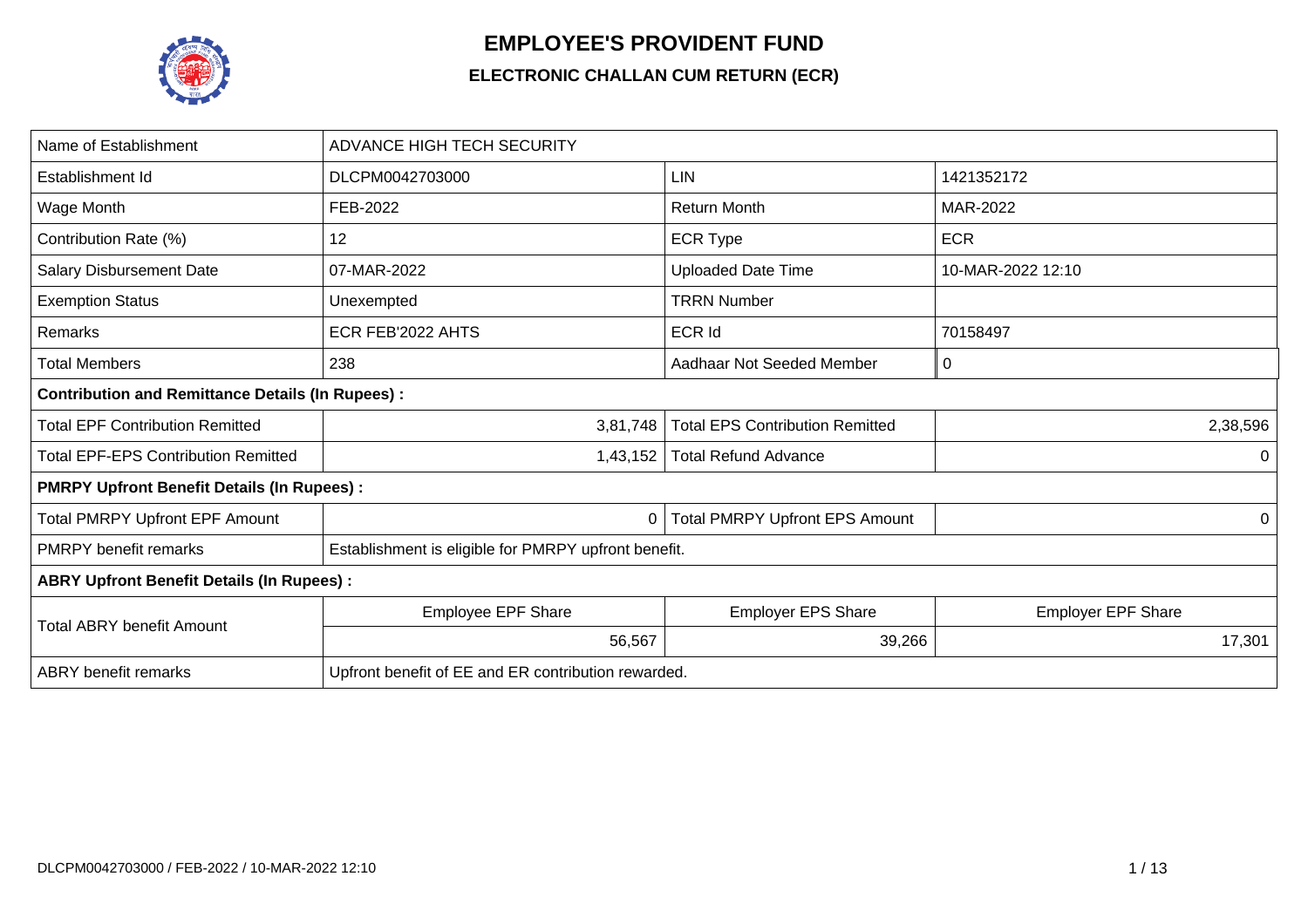## Member Details :-

|                |              | Name as per                        |                                     |              |            | Wages       |             |       | <b>Contribution Remitted</b> |       |                    |                |                         | <b>PMRPY / ABRY Benefit</b> |                 | Posting                          |
|----------------|--------------|------------------------------------|-------------------------------------|--------------|------------|-------------|-------------|-------|------------------------------|-------|--------------------|----------------|-------------------------|-----------------------------|-----------------|----------------------------------|
| SI. No.        | <b>UAN</b>   | <b>ECR</b>                         | <b>UAN</b><br>Repository            | <b>Gross</b> | <b>EPF</b> | <b>EPS</b>  | <b>EDLI</b> | EE    | <b>EPS</b>                   | ER    | <b>NCP</b><br>Days | <b>Refunds</b> | Pension<br><b>Share</b> | ER PF<br><b>Share</b>       | <b>EE Share</b> | <b>Location of</b><br>the member |
| $\overline{1}$ | 101484880560 | <b>ABAN KUMAR</b>                  | ABAN<br><b>KUMAR</b>                | 19,992       | 15,000     | 15,000      | 15,000      | 1,800 | 1,250                        | 550   | $\mathbf 0$        | $\mathbf 0$    |                         |                             |                 | N.A.                             |
| 2              | 101499914769 | <b>ABHISHEK</b>                    | <b>ABHISHEK</b>                     | 14,210       | 14,210     | 14,210      | 14,210      | 1,705 | 1,184                        | 521   | $\mathbf{1}$       | 0              |                         |                             |                 | N.A.                             |
| 3              | 101433399937 | <b>AJAY KUMAR</b>                  | <b>AJAY KUMAR</b>                   | 14,828       | 14,828     | 14,828      | 14,828      | 1,779 | 1,235                        | 544   | $\mathbf{0}$       | 0              |                         |                             |                 | N.A                              |
| 4              | 101790181160 | Ajay Kumar                         | <b>AJAY KUMAR</b>                   | 10,976       | 10,976     | 10,976      | 10,976      | 1,317 | 914                          | 403   | $\mathbf 0$        | $\Omega$       | <b>ABRY</b>             | ABRY                        | ABRY            | N.A.                             |
| 5              | 101725986489 | AKASH                              | AKASH                               | 7,414        | 7,414      | $\mathbf 0$ | 7,414       | 890   | $\mathbf 0$                  | 890   | 12                 | $\Omega$       |                         |                             |                 | N.A.                             |
| 6              | 101676540188 | <b>AKASH</b>                       | <b>AKASH</b>                        | 14,828       | 14,828     | $\Omega$    | 14,828      | 1,779 | $\mathbf 0$                  | 1,779 | $\mathbf 0$        | $\Omega$       |                         |                             |                 | N.A.                             |
| $\overline{7}$ | 101655390885 | <b>AKSHAY KUMAR</b>                | <b>AKSHAY</b><br><b>KUMAR</b>       | 14,828       | 14,828     | $\Omega$    | 14,828      | 1,779 | $\mathbf 0$                  | 1,779 | $\mathbf{0}$       | $\Omega$       |                         |                             |                 | N.A.                             |
| 8              | 101763290122 | <b>AMAN KUMAR</b>                  | AMAN<br><b>KUMAR</b>                | 14,828       | 14,828     | 14,828      | 14,828      | 1.779 | 1,235                        | 544   | $\mathbf 0$        | $\Omega$       | <b>ABRY</b>             | <b>ABRY</b>                 | <b>ABRY</b>     | N.A.                             |
| 9              | 101446308814 | <b>AMIT KUMAR</b>                  | <b>AMIT KUMAR</b>                   | 14,210       | 14,210     | 14,210      | 14,210      | 1,705 | 1,184                        | 521   | $\overline{1}$     | $\mathbf 0$    |                         |                             |                 | N.A.                             |
| 10             | 101703676165 | <b>ANIL KUMAR</b><br><b>SHARMA</b> | <b>ANIL KUMAR</b><br><b>SHARMA</b>  | 19,713       | 14,000     | 14,000      | 14,000      | 1,680 | 1,166                        | 514   | $\mathbf 0$        | 0              | <b>ABRY</b>             | ABRY                        | ABRY            | N.A.                             |
| 11             | 101485167181 | ANIRUDH                            | <b>ANIRUDH</b>                      | 14,828       | 14,828     | 14,828      | 14,828      | 1,779 | 1,235                        | 544   | $\mathbf 0$        | $\Omega$       |                         |                             |                 | N.A.                             |
| 12             | 101219575727 | <b>ANITA</b>                       | <b>ANITA</b>                        | 14,828       | 14,828     | 14,828      | 14,828      | 1,779 | 1,235                        | 544   | $\mathbf 0$        | 0              |                         |                             |                 | N.A.                             |
| 13             | 101508837075 | <b>ANKITA RAWA</b>                 | <b>ANKITA</b><br><b>RAWAT</b>       | 14,725       | 14,725     | 14,725      | 14,725      | 1,767 | 1,227                        | 540   | $\overline{2}$     | $\Omega$       | <b>ABRY</b>             | <b>ABRY</b>                 | <b>ABRY</b>     | N.A.                             |
| 14             | 101386670351 | Ankith Singh<br><b>Bisht</b>       | <b>ANKITH</b><br><b>SINGH BISHT</b> | 14,725       | 14,725     | 14,725      | 14,725      | 1,767 | 1,227                        | 540   | $\overline{2}$     | $\mathbf 0$    | <b>ABRY</b>             | ABRY                        | <b>ABRY</b>     | N.A.                             |
| 15             | 101715440477 | <b>ANKUL SINGH</b>                 | ANKUL<br><b>SINGH</b>               | 14,210       | 14,210     | 14,210      | 14,210      | 1,705 | 1,184                        | 521   | $\mathbf{1}$       | $\overline{0}$ |                         |                             |                 | N.A.                             |
| 16             | 101087749327 | <b>ANUBHAV</b><br><b>SINGH</b>     | <b>ANUBHAV</b><br><b>SINGH</b>      | 14,828       | 14,828     | 14,828      | 14,828      | 1,779 | 1,235                        | 544   | $\mathbf{0}$       | 0              |                         |                             |                 | N.A.                             |
| 17             | 101758062191 | Anuj kumar<br>Yadav                | ANUJ KUMAR<br>YADAV                 | 16,464       | 15,000     | 15,000      | 15,000      | 1,800 | 1,250                        | 550   | 3                  | $\Omega$       |                         |                             |                 | N.A.                             |
| 18             | 100724883569 | ANUJ SHARMA                        | ANUJ<br><b>SHARMA</b>               | 13,593       | 13,593     | 13,593      | 13,593      | 1,631 | 1,132                        | 499   | $\overline{2}$     | 0              |                         |                             |                 | N.A.                             |
| 19             | 101779706767 | Arpit Yadav                        | <b>ARPIT YADAV</b>                  | 14,896       | 14,896     | 14,896      | 14,896      | 1,788 | 1,241                        | 547   | 5                  | 0              |                         |                             |                 | N.A.                             |
| 20             | 101067269467 | <b>ARUN KUMAR</b>                  | ARUN<br><b>KUMAR</b>                | 12,975       | 12,975     | 12,975      | 12,975      | 1,557 | 1,081                        | 476   | 3                  | 0              |                         |                             |                 | N.A                              |
| 21             | 101209488191 | <b>ARUN YADAV</b>                  | <b>ARUN YADAV</b>                   | 11,121       | 11,121     | 11,121      | 11,121      | 1,335 | 926                          | 409   | 6                  | $\Omega$       |                         |                             |                 | N.A.                             |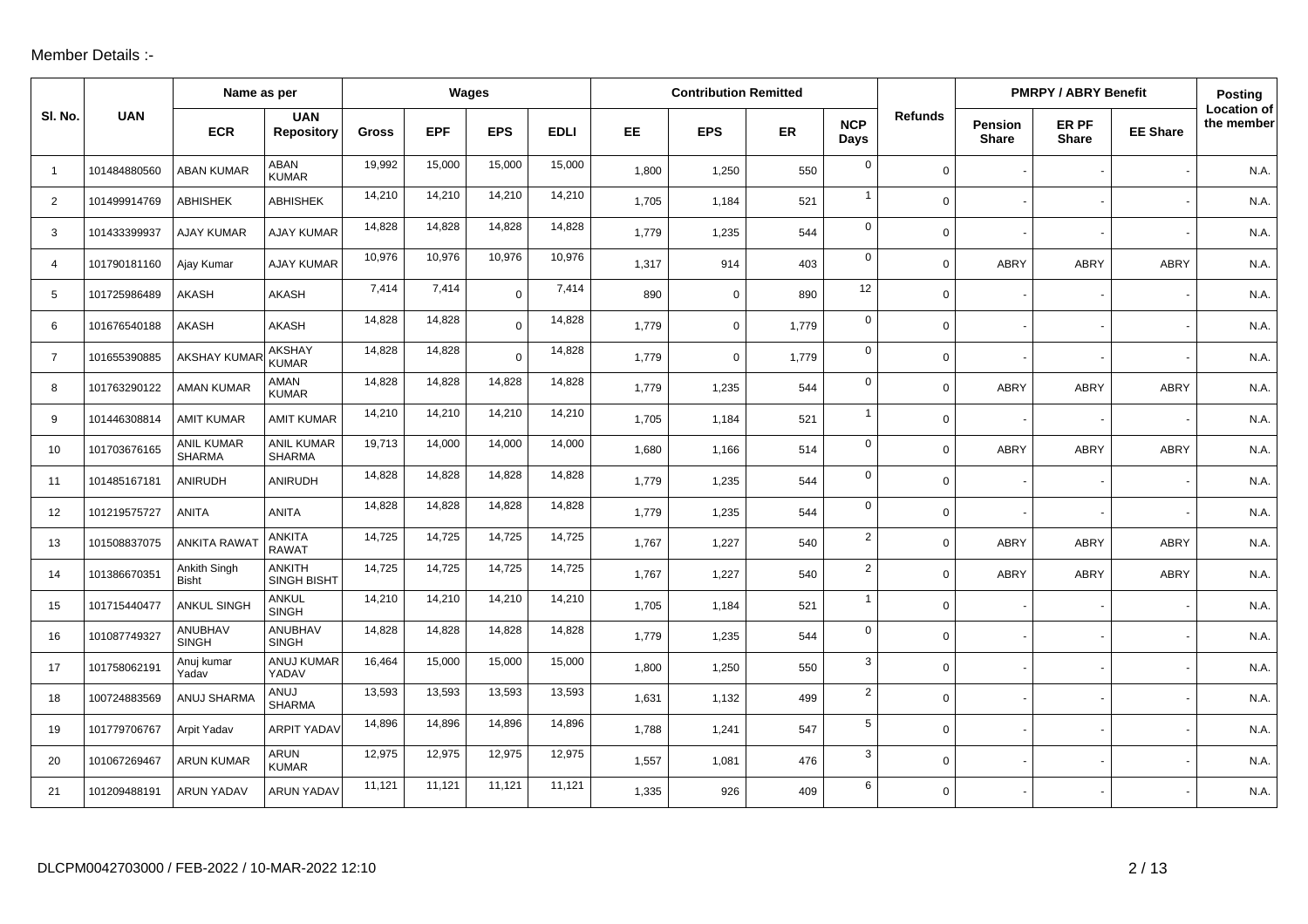|         |              | Name as per                         |                                               |              |            | Wages          |             |       | <b>Contribution Remitted</b> |       |                    |                |                                | <b>PMRPY / ABRY Benefit</b> |                 | Posting                          |
|---------|--------------|-------------------------------------|-----------------------------------------------|--------------|------------|----------------|-------------|-------|------------------------------|-------|--------------------|----------------|--------------------------------|-----------------------------|-----------------|----------------------------------|
| SI. No. | <b>UAN</b>   | <b>ECR</b>                          | <b>UAN</b><br><b>Repository</b>               | <b>Gross</b> | <b>EPF</b> | <b>EPS</b>     | <b>EDLI</b> | EE.   | <b>EPS</b>                   | ER    | <b>NCP</b><br>Days | <b>Refunds</b> | <b>Pension</b><br><b>Share</b> | ER PF<br><b>Share</b>       | <b>EE Share</b> | <b>Location of</b><br>the member |
| 22      | 100634808941 | ASHA DAS                            | ASHA DAS                                      | 14,828       | 14,828     | 14,828         | 14,828      | 1,779 | 1,235                        | 544   | $\mathbf 0$        | $\Omega$       |                                |                             |                 | N.A.                             |
| 23      | 101758062170 | Ashish Kumar                        | <b>ASHISH</b><br><b>KUMAR</b><br>YADAV        | 18,816       | 15,000     | 15,000         | 15,000      | 1,800 | 1,250                        | 550   | $\mathbf 0$        | $\Omega$       |                                |                             |                 | N.A.                             |
| 24      | 101685482984 | <b>ASHISH VERMA</b>                 | <b>ASHISH</b><br>VERMA                        | 11,121       | 11,121     | $\Omega$       | 11,121      | 1.335 | $\Omega$                     | 1,335 | 6                  | $\Omega$       |                                |                             |                 | N.A.                             |
| 25      | 100767871751 | <b>ATUL CHAUHAI</b>                 | <b>ATUL</b><br>CHAUHAN                        | 14,828       | 14,828     | 14,828         | 14,828      | 1,779 | 1,235                        | 544   | $\mathbf 0$        | $\Omega$       |                                |                             |                 | N.A.                             |
| 26      | 101547181156 | <b>AVDHESH</b><br><b>KUMAR</b>      | <b>AVDHESH</b><br><b>KUMAR</b>                | 13,593       | 13,593     | 13,593         | 13,593      | 1,631 | 1,132                        | 499   | $\overline{2}$     | $\Omega$       |                                |                             |                 | N.A.                             |
| 27      | 101695402224 | <b>BHANU PRATAP</b><br><b>SINGH</b> | <b>BHANU</b><br><b>PARTAP</b><br><b>SINGH</b> | 19,009       | 13,500     | 13,500         | 13,500      | 1.620 | 1,125                        | 495   | $\overline{1}$     | $\Omega$       |                                |                             |                 | N.A.                             |
| 28      | 101203164931 | <b>BHANU PRATAI</b><br><b>SINGH</b> | <b>BHANU</b><br><b>PRATAP</b><br><b>SINGH</b> | 14,210       | 14,210     | 14,210         | 14,210      | 1,705 | 1,184                        | 521   | $\overline{1}$     | $\Omega$       |                                |                             |                 | N.A.                             |
| 29      | 100551205569 | <b>BHARAT KR</b>                    | <b>BHARAT</b><br><b>KUMAR</b><br>MANDAL       | 14,828       | 14,828     | 14,828         | 14,828      | 1,779 | 1,235                        | 544   | $\mathbf 0$        | $\mathbf 0$    |                                |                             |                 | N.A.                             |
| 30      | 100633447758 | <b>Bhim Sen</b>                     | <b>BHIM SEN</b>                               | 17,300       | 15,000     | $\overline{0}$ | 15,000      | 1.800 | $\mathbf 0$                  | 1,800 | $\mathbf 0$        | $\Omega$       |                                |                             |                 | N.A.                             |
| 31      | 100733941311 | <b>Bhuaal Yadav</b>                 | <b>BHUAAL</b><br>YADAV                        | 14,081       | 10,000     | 10,000         | 10,000      | 1,200 | 833                          | 367   | 8                  | $\Omega$       | ABRY                           | <b>ABRY</b>                 | <b>ABRY</b>     | N.A.                             |
| 32      | 101639486235 | <b>BHUBNESHWA</b>                   | <b>BHUBNESHW</b><br>AR                        | 19,992       | 15,000     | 15,000         | 15,000      | 1,800 | 1,250                        | 550   | $\mathbf 0$        | $\mathbf 0$    |                                |                             |                 | N.A.                             |
| 33      | 101644130848 | <b>BIKRANT</b><br><b>KUMAR</b>      | <b>BIKRANT</b><br><b>KUMAR</b>                | 13,593       | 13,593     | 13,593         | 13,593      | 1,631 | 1,132                        | 499   | $\overline{2}$     | $\mathbf 0$    |                                |                             |                 | N.A.                             |
| 34      | 101086023345 | <b>BRAJENDRA</b><br><b>KUMAR</b>    | <b>BRAJENDRA</b><br><b>KUMAR</b>              | 13,593       | 13,593     | 13,593         | 13,593      | 1,631 | 1,132                        | 499   | 2                  | $\Omega$       |                                |                             |                 | N.A.                             |
| 35      | 101349160306 | <b>BUDDH SEN</b>                    | <b>BUDDH SEN</b>                              | 19,992       | 15.000     | 15,000         | 15,000      | 1.800 | 1,250                        | 550   | $\mathbf 0$        | $\Omega$       |                                |                             |                 | N.A.                             |
| 36      | 101290886572 | <b>BUNTY KUMAR</b>                  | <b>BUNTY</b><br><b>KUMAR</b>                  | 14,828       | 14,828     | 14,828         | 14,828      | 1,779 | 1,235                        | 544   | $\mathbf 0$        | $\Omega$       |                                |                             |                 | N.A.                             |
| 37      | 101735936441 | CHANDAN<br><b>SINGH</b>             | CHANDAN<br><b>SINGH</b>                       | 14,828       | 14,828     | 14,828         | 14,828      | 1,779 | 1,235                        | 544   | $\mathbf 0$        | $\mathbf 0$    |                                |                             |                 | N.A.                             |
| 38      | 101426785411 | CHANDPAL<br><b>SHARMA</b>           | <b>CHANDER</b><br>PAL SHARMA                  | 14,828       | 14,828     | 14,828         | 14,828      | 1,779 | 1,235                        | 544   | $\mathbf 0$        | $\Omega$       |                                |                             |                 | N.A.                             |
| 39      | 101270907713 | CHANDNI                             | CHANDNI                                       | 14,828       | 14,828     | 14,828         | 14,828      | 1,779 | 1,235                        | 544   | $\mathbf 0$        | $\Omega$       |                                |                             |                 | N.A.                             |
| 40      | 101165164917 | Charan Singh                        | CHARAN<br><b>SINGH</b>                        | 17,300       | 15,000     | 15,000         | 15,000      | 1,800 | 1,250                        | 550   | $\mathbf 0$        | $\Omega$       |                                |                             |                 | N.A.                             |
| 41      | 101735936439 | DAYA RAM                            | <b>DAYARAM</b>                                | 19,713       | 14,000     | 14,000         | 14,000      | 1,680 | 1,166                        | 514   | $\mathbf 0$        | $\Omega$       |                                |                             |                 | N.A.                             |
| 42      | 101241271184 | <b>DEEPA</b>                        | DEEPA                                         | 14,828       | 14,828     | 14,828         | 14,828      | 1,779 | 1,235                        | 544   | $\mathbf 0$        | $\Omega$       |                                |                             |                 | N.A.                             |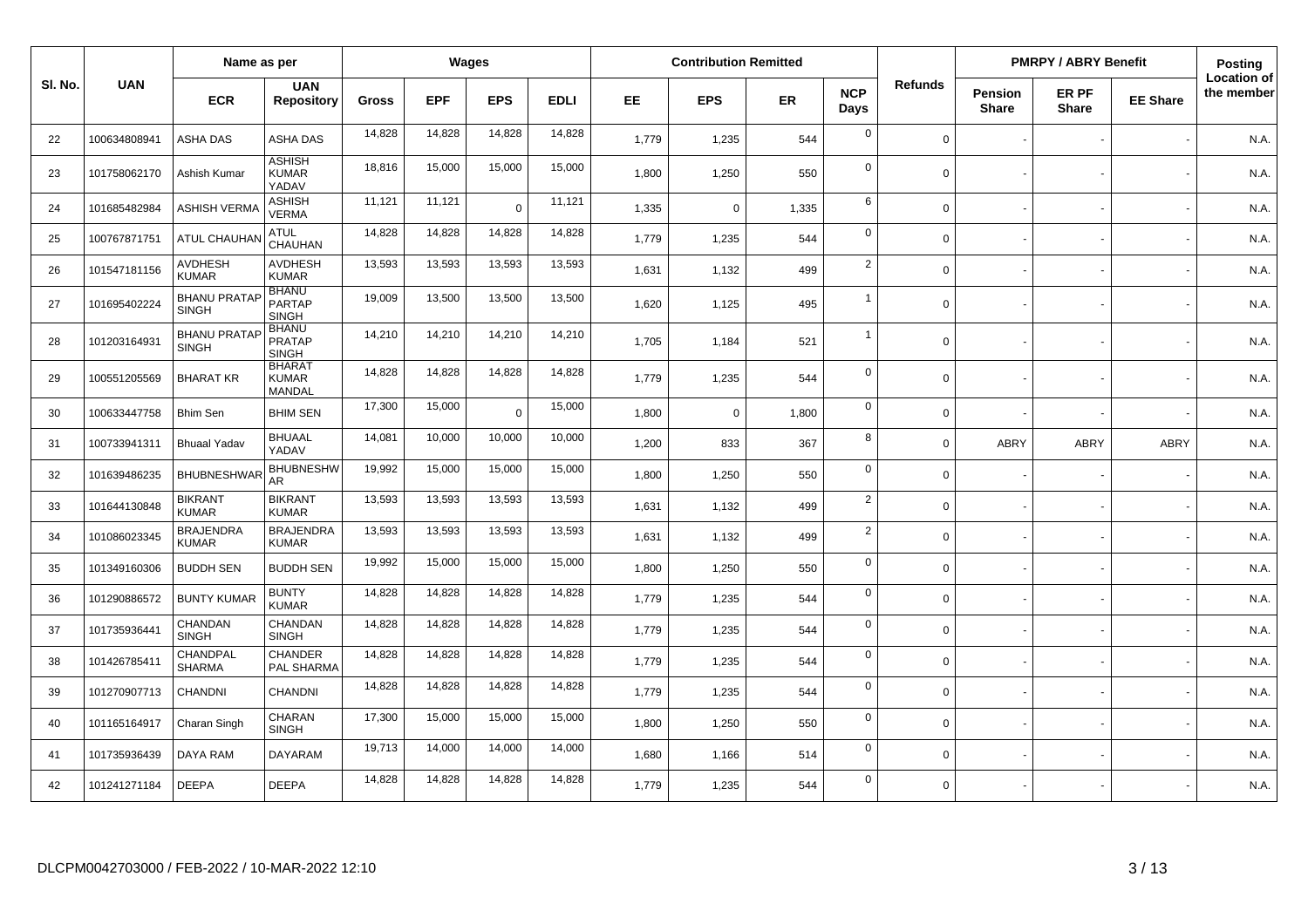|         | Name as per  |                                            |                                            |              | Wages      |            |             | <b>Contribution Remitted</b> |             |       |                    |                | <b>PMRPY / ABRY Benefit</b>    |                       | Posting         |                                  |
|---------|--------------|--------------------------------------------|--------------------------------------------|--------------|------------|------------|-------------|------------------------------|-------------|-------|--------------------|----------------|--------------------------------|-----------------------|-----------------|----------------------------------|
| SI. No. | <b>UAN</b>   | <b>ECR</b>                                 | <b>UAN</b><br><b>Repository</b>            | <b>Gross</b> | <b>EPF</b> | <b>EPS</b> | <b>EDLI</b> | EE.                          | <b>EPS</b>  | ER    | <b>NCP</b><br>Days | <b>Refunds</b> | <b>Pension</b><br><b>Share</b> | ER PF<br><b>Share</b> | <b>EE Share</b> | <b>Location of</b><br>the member |
| 43      | 100551202918 | <b>DEVRAJ</b>                              | <b>DEVRAJ</b>                              | 12,357       | 12,357     | 12,357     | 12,357      | 1,483                        | 1,029       | 454   | $\overline{4}$     | $\Omega$       |                                |                       |                 | N.A.                             |
| 44      | 101129049712 | <b>DILIP KUMAR</b>                         | <b>DILIP KUMAR</b>                         | 11,739       | 11,739     | 11,739     | 11,739      | 1,409                        | 978         | 431   | 5                  | $\Omega$       |                                |                       |                 | N.A.                             |
| 45      | 101193802057 | <b>GAURAV SINGH</b>                        | <b>GAURAV</b><br><b>SINGH</b>              | 11,739       | 11,739     | 11,739     | 11,739      | 1,409                        | 978         | 431   | $\sqrt{5}$         | $\Omega$       |                                |                       |                 | N.A.                             |
| 46      | 101763290146 | <b>GAYTRI DEVI</b>                         | <b>GAYTRI DEVI</b>                         | 12,357       | 12,357     | 12,357     | 12,357      | 1,483                        | 1,029       | 454   | $\overline{4}$     | $\Omega$       | ABRY                           | ABRY                  | <b>ABRY</b>     | N.A.                             |
| 47      | 101390362478 | <b>GOPAL</b>                               | <b>GOPAL</b>                               | 3,089        | 3,089      | 3,089      | 3,089       | 371                          | 257         | 114   | $\mathbf 0$        | $\Omega$       |                                |                       |                 | N.A.                             |
| 48      | 100634486529 | Govind Singh                               | <b>GOVIND</b><br><b>SINGH</b>              | 13,635       | 10,499     | 10,499     | 10,499      | 1,260                        | 875         | 385   | $\mathbf 0$        | $\Omega$       |                                |                       |                 | N.A.                             |
| 49      | 101676540220 | <b>HADISHA</b>                             | <b>HADISHA</b>                             | 13,593       | 13,593     | $\Omega$   | 13,593      | 1,631                        | $\mathbf 0$ | 1,631 | $\overline{2}$     | $\mathbf 0$    |                                |                       |                 | N.A.                             |
| 50      | 100566333717 | <b>HARIBILASH</b><br><b>SINGH</b>          | <b>HARIBILASH</b><br><b>SINGH</b>          | 14,210       | 14,210     | 14,210     | 14,210      | 1,705                        | 1,184       | 521   | $\overline{1}$     | $\Omega$       |                                |                       |                 | N.A.                             |
| 51      | 100964248693 | <b>HARISH KUMAR</b>                        | <b>HARISH</b><br><b>KUMAR</b>              | 14,828       | 14,828     | 14,828     | 14,828      | 1,779                        | 1,235       | 544   | $\mathbf 0$        | $\Omega$       |                                |                       |                 | N.A.                             |
| 52      | 101186798598 | <b>HARISH KUMAF</b>                        | <b>HARISH</b><br><b>KUMAR</b>              | 14,828       | 14,828     | 14,828     | 14,828      | 1,779                        | 1,235       | 544   | $\mathbf 0$        | $\Omega$       |                                |                       |                 | N.A.                             |
| 53      | 101488336504 | HEMA SAXENA                                | <b>HEMA</b><br><b>SAXENA</b>               | 14,828       | 14,828     | 14,828     | 14,828      | 1,779                        | 1,235       | 544   | $\mathbf 0$        | $\Omega$       |                                |                       |                 | N.A.                             |
| 54      | 101725987495 | <b>INDDRAJIT</b><br><b>KUMAR</b><br>MANDAL | <b>INDDRAJIT</b><br><b>KUMAR</b><br>MANDAL | 14,828       | 14,828     | $\Omega$   | 14,828      | 1,779                        | $\mathbf 0$ | 1,779 | $\mathbf 0$        | $\Omega$       |                                |                       |                 | N.A.                             |
| 55      | 100511591545 | <b>JAGJEEVAN</b>                           | JAGJEEVAN                                  | 12,357       | 12,357     | 12,357     | 12,357      | 1,483                        | 1,029       | 454   | $\overline{4}$     | $\Omega$       |                                |                       |                 | N.A.                             |
| 56      | 101452109726 | <b>JAI BHAGWAN</b><br><b>SINGH</b>         | JAI<br><b>BHAGWAN</b><br><b>SINGH</b>      | 13,593       | 13,593     | 13,593     | 13,593      | 1,631                        | 1,132       | 499   | $\overline{2}$     | $\Omega$       |                                |                       |                 | N.A.                             |
| 57      | 100528691303 | <b>JAI PAL SINGH</b>                       | <b>JAI PAL</b><br><b>SINGH</b>             | 19,713       | 14,000     | $\Omega$   | 14,000      | 1.680                        | $\mathbf 0$ | 1,680 | $\mathbf 0$        | $\Omega$       |                                |                       |                 | N.A.                             |
| 58      | 101354859164 | Jai Prakash                                | <b>JAIPRAKASH</b>                          | 14,304       | 13,846     | 13,846     | 13,846      | 1,662                        | 1,153       | 509   | $\mathbf 0$        | $\mathbf 0$    |                                |                       |                 | N.A.                             |
| 59      | 101763290151 | Jitendra Singh                             | <b>JITENDRA</b><br><b>SINGH</b>            | 14,896       | 14,896     | 14,896     | 14,896      | 1,788                        | 1,241       | 547   | $\sqrt{5}$         | $\Omega$       | ABRY                           | <b>ABRY</b>           | <b>ABRY</b>     | N.A.                             |
| 60      | 101735936537 | <b>JYOTI PANDAY</b>                        | <b>JYOTI</b><br>PANDAY                     | 14,896       | 14,896     | 14,896     | 14,896      | 1,788                        | 1,241       | 547   | $\sqrt{5}$         | $\mathbf 0$    | ABRY                           | <b>ABRY</b>           | ABRY            | N.A.                             |
| 61      | 101745898503 | <b>KAMLESH</b>                             | KAMLESH                                    | 3,089        | 3,089      | 3,089      | 3,089       | 371                          | 257         | 114   | 19                 | $\Omega$       | <b>ABRY</b>                    | <b>ABRY</b>           | <b>ABRY</b>     | N.A.                             |
| 62      | 101715440449 | KAMLESH DEVI                               | <b>KAMLESH</b><br>DEVI                     | 11,739       | 11,739     | 11,739     | 11,739      | 1,409                        | 978         | 431   | $5\phantom{.0}$    | $\Omega$       |                                |                       |                 | N.A.                             |
| 63      | 101600713058 | <b>KANCHAN</b>                             | KANCHAN                                    | 3,089        | 3,089      | 3,089      | 3,089       | 371                          | 257         | 114   | 19                 | $\Omega$       |                                |                       |                 | N.A.                             |
| 64      | 101228120643 | <b>KAPIL</b>                               | <b>KAPIL</b>                               | 14,828       | 14,828     | 14,828     | 14,828      | 1.779                        | 1,235       | 544   | $\mathbf 0$        | $\Omega$       |                                |                       |                 | N.A.                             |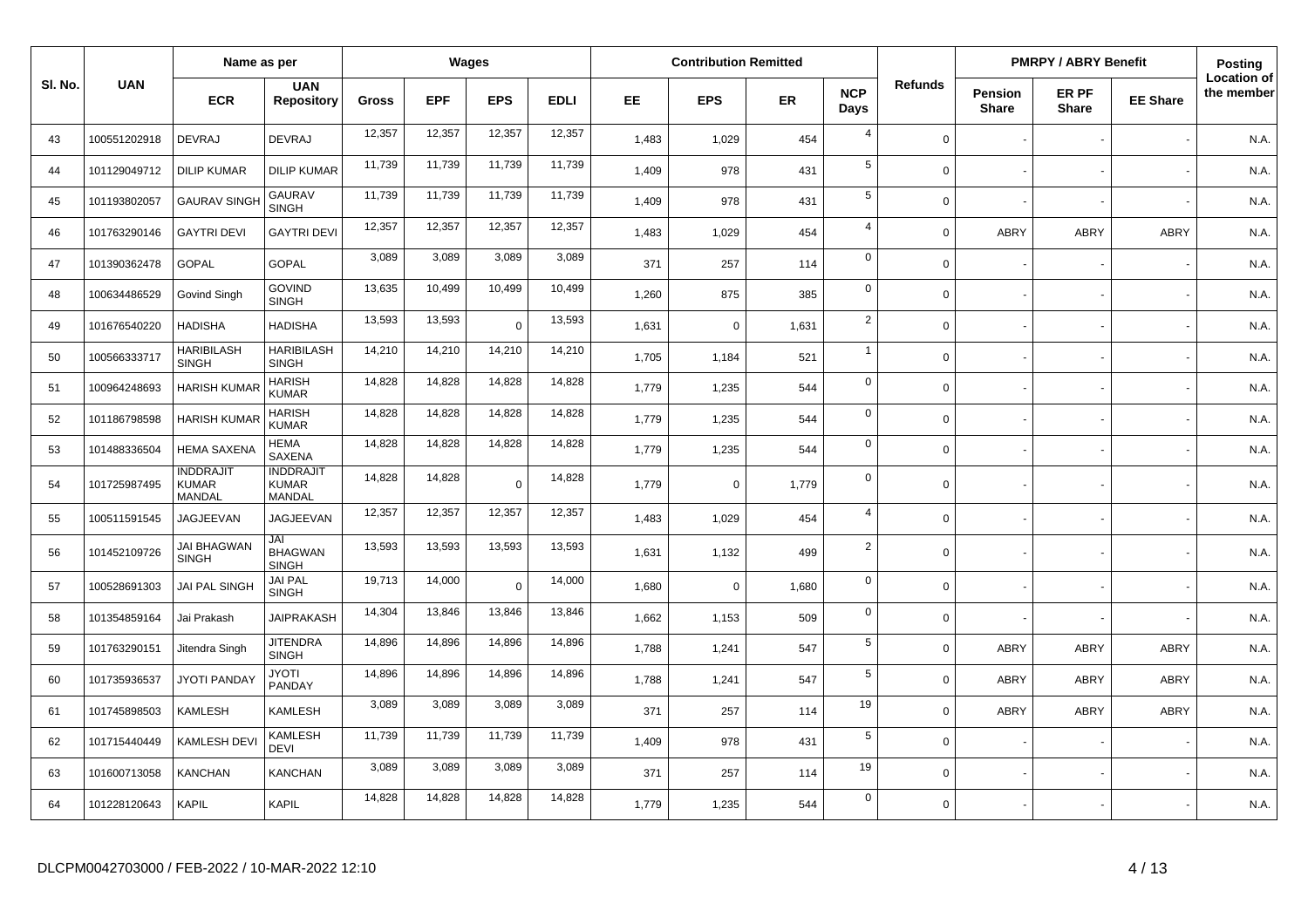|         | Name as per  |                                    |                                            |              | <b>Wages</b> |                |             | <b>Contribution Remitted</b> |             |           |                    |                | <b>PMRPY / ABRY Benefit</b>    |                       | Posting         |                                  |
|---------|--------------|------------------------------------|--------------------------------------------|--------------|--------------|----------------|-------------|------------------------------|-------------|-----------|--------------------|----------------|--------------------------------|-----------------------|-----------------|----------------------------------|
| SI. No. | <b>UAN</b>   | <b>ECR</b>                         | <b>UAN</b><br><b>Repository</b>            | <b>Gross</b> | <b>EPF</b>   | <b>EPS</b>     | <b>EDLI</b> | EE.                          | <b>EPS</b>  | <b>ER</b> | <b>NCP</b><br>Days | <b>Refunds</b> | <b>Pension</b><br><b>Share</b> | ER PF<br><b>Share</b> | <b>EE Share</b> | <b>Location of</b><br>the member |
| 65      | 100758416227 | <b>KARTIK</b>                      | <b>KARTIK</b>                              | 13,593       | 13,593       | 13,593         | 13,593      | 1,631                        | 1,132       | 499       | $\overline{2}$     | $\Omega$       |                                |                       |                 | N.A.                             |
| 66      | 100874298711 | Keelu Lakshmi<br>Narayana Rao      | KEELU<br>LAKSHMI<br>NARAYAN<br>RAO         | 18,382       | 15,000       | 15,000         | 15,000      | 1,800                        | 1,250       | 550       | $\mathbf 0$        | $\Omega$       |                                |                       |                 | N.A.                             |
| 67      | 101703676120 | <b>KESHAV KUMAR</b><br><b>JHA</b>  | <b>KESHAV</b><br>KUMAR JHA                 | 14,828       | 14,828       | 14,828         | 14,828      | 1,779                        | 1,235       | 544       | $\mathbf 0$        | $\Omega$       | <b>ABRY</b>                    | <b>ABRY</b>           | ABRY            | N.A.                             |
| 68      | 101758062158 | KIRAN DEVI                         | KIRAN DEVI                                 | 11,121       | 11,121       | $\overline{0}$ | 11,121      | 1,335                        | 0           | 1,335     | 6                  | $\Omega$       |                                |                       |                 | N.A.                             |
| 69      | 101725986470 | <b>KISHAN KUMAR</b>                | <b>KISHAN</b><br><b>KUMAR</b>              | 11,121       | 11,121       | $\Omega$       | 11,121      | 1,335                        | $\mathbf 0$ | 1,335     | 6                  | $\Omega$       |                                |                       |                 | N.A.                             |
| 70      | 101497092840 | <b>KOMAL KUMAR</b>                 | <b>KOMAL</b><br><b>KUMARI</b>              | 14,210       | 14,210       | 14,210         | 14,210      | 1,705                        | 1,184       | 521       | $\overline{1}$     | $\Omega$       |                                |                       |                 | N.A.                             |
| 71      | 101600713062 | <b>KRANTI</b>                      | <b>KRANTI</b>                              | 12,357       | 12,357       | 12,357         | 12,357      | 1,483                        | 1,029       | 454       | $\overline{4}$     | $\mathbf 0$    |                                |                       |                 | N.A.                             |
| 72      | 101275284208 | Krishkant<br>Yadav                 | <b>KRISHKANT</b><br>YADAV                  | 19,713       | 14,000       | 14,000         | 14,000      | 1,680                        | 1,166       | 514       | $\mathbf 0$        | $\Omega$       |                                |                       |                 | N.A.                             |
| 73      | 101550002895 | Kudumula<br>RadhaKrishna           | <b>KUDUMULA</b><br>RADHAKRISH<br><b>NA</b> | 18,382       | 15,000       | 15,000         | 15,000      | 1,800                        | 1,250       | 550       | $\mathbf 0$        | $\Omega$       |                                |                       |                 | N.A.                             |
| 74      | 101272833502 | <b>KULDEEP</b><br><b>KUMAR</b>     | <b>KULDEEP</b><br><b>KUMAR</b>             | 13,593       | 13,593       | 13,593         | 13,593      | 1.631                        | 1,132       | 499       | 2                  | $\Omega$       |                                |                       |                 | N.A.                             |
| 75      | 101186909983 | Lakhan Lal<br>Meena                | <b>LAKHAN LAL</b><br><b>MEENA</b>          | 17,300       | 15,000       | 15,000         | 15,000      | 1,800                        | 1,250       | 550       | $\mathbf 0$        | $\Omega$       |                                |                       |                 | N.A.                             |
| 76      | 101725986491 | LAXMI                              | LAXMI                                      | 14,210       | 14,210       | $\Omega$       | 14,210      | 1,705                        | $\mathbf 0$ | 1,705     | $\overline{1}$     | $\Omega$       |                                |                       |                 | N.A.                             |
| 77      | 101538335078 | LAXMI                              | LAXMI                                      | 11,121       | 11,121       | 11,121         | 11,121      | 1,335                        | 926         | 409       | 6                  | $\Omega$       |                                |                       |                 | N.A.                             |
| 78      | 101419412127 | LOKENDRA<br><b>KUMAR</b>           | <b>LOKENDRA</b><br><b>KUMAR</b>            | 14,828       | 14,828       | 14,828         | 14,828      | 1,779                        | 1,235       | 544       | $\mathbf 0$        | $\Omega$       |                                |                       |                 | N.A.                             |
| 79      | 101685483005 | <b>MAHADEV</b><br><b>KUMAR ROY</b> | <b>MAHADEV</b><br><b>KUMAR ROY</b>         | 13,593       | 13,593       | $\Omega$       | 13,593      | 1,631                        | $\mathbf 0$ | 1,631     | $\overline{2}$     | $\Omega$       |                                |                       |                 | N.A.                             |
| 80      | 100551203135 | <b>MAMTA</b>                       | <b>MAMTA</b>                               | 2,471        | 2,471        | 2,471          | 2,471       | 297                          | 206         | 91        | 20                 | $\Omega$       |                                |                       |                 | N.A.                             |
| 81      | 101763289504 | <b>MAMTA</b>                       | <b>MAMTA</b>                               | 12,357       | 12,357       | 12,357         | 12,357      | 1,483                        | 1,029       | 454       | $\overline{4}$     | $\Omega$       | <b>ABRY</b>                    | <b>ABRY</b>           | <b>ABRY</b>     | N.A.                             |
| 82      | 101226699638 | <b>MANISH KUMAI</b>                | MANISH<br><b>KUMAR</b>                     | 14,828       | 14,828       | 14,828         | 14,828      | 1,779                        | 1,235       | 544       | $\mathbf 0$        | $\Omega$       |                                |                       |                 | N.A.                             |
| 83      | 100473495437 | <b>MANJU DEVI</b>                  | <b>MANJU DEVI</b>                          | 11,739       | 11,739       | 11,739         | 11,739      | 1,409                        | 978         | 431       | 5                  | $\Omega$       |                                |                       |                 | N.A.                             |
| 84      | 101433399944 | <b>MANMOHAN</b><br><b>SINGH</b>    | <b>MANMOHAN</b><br><b>SINGH</b>            | 14,828       | 14,828       | 14,828         | 14,828      | 1.779                        | 1,235       | 544       | $\mathbf 0$        | $\Omega$       |                                |                       |                 | N.A.                             |
| 85      | 101434517100 | <b>MANOHAR</b><br><b>PASWAN</b>    | <b>MANOHAR</b><br>PASWAN                   | 4,325        | 4,325        | 4,325          | 4,325       | 519                          | 360         | 159       | 17                 | $\mathbf 0$    |                                |                       |                 | N.A.                             |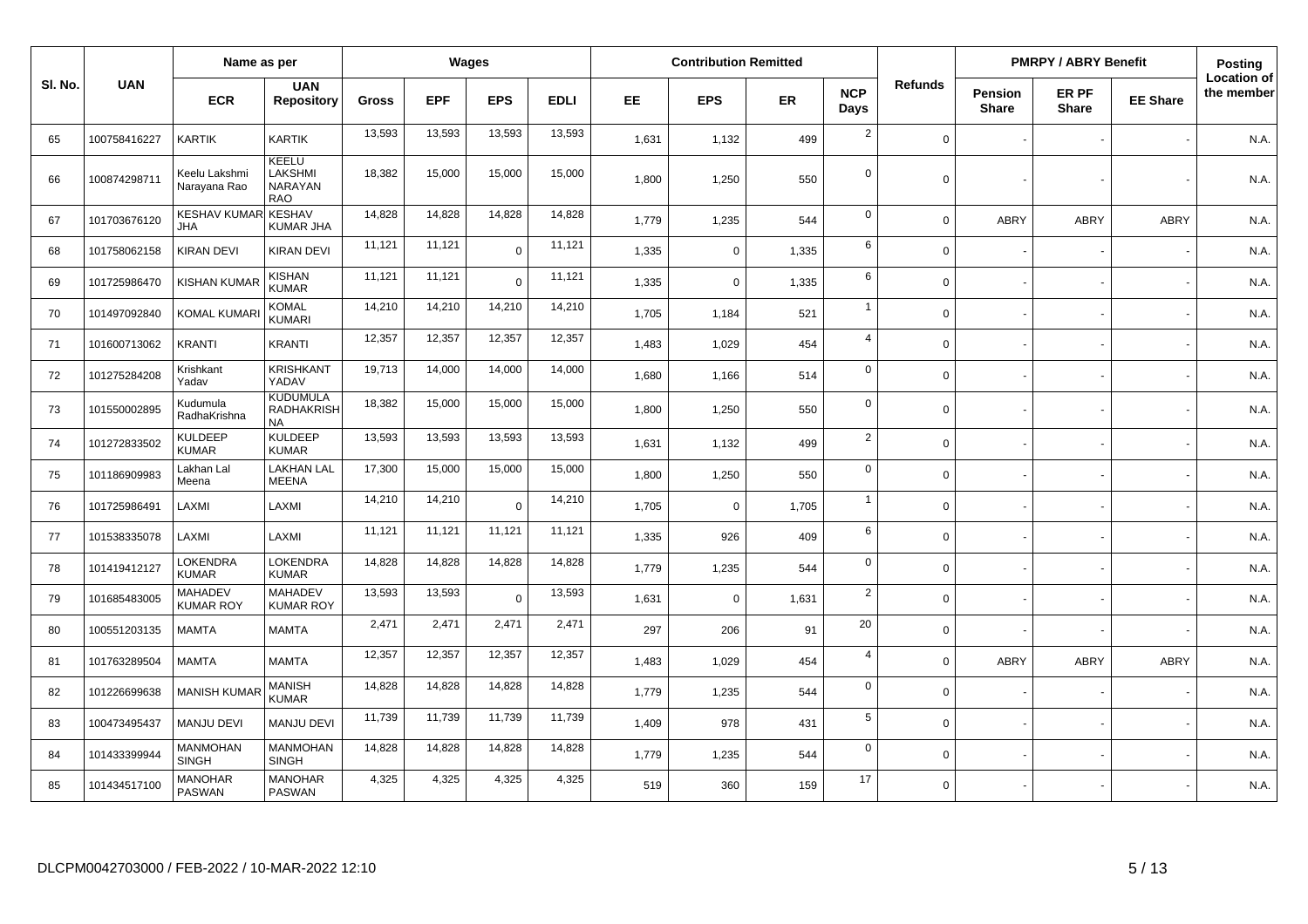|         |              | Name as per                                    |                                                |              |            | Wages      |             |       | <b>Contribution Remitted</b> |           |                    |                |                                | <b>PMRPY / ABRY Benefit</b> |                 | <b>Posting</b>                   |
|---------|--------------|------------------------------------------------|------------------------------------------------|--------------|------------|------------|-------------|-------|------------------------------|-----------|--------------------|----------------|--------------------------------|-----------------------------|-----------------|----------------------------------|
| SI. No. | <b>UAN</b>   | <b>ECR</b>                                     | <b>UAN</b><br><b>Repository</b>                | <b>Gross</b> | <b>EPF</b> | <b>EPS</b> | <b>EDLI</b> | EE    | <b>EPS</b>                   | <b>ER</b> | <b>NCP</b><br>Days | <b>Refunds</b> | <b>Pension</b><br><b>Share</b> | ER PF<br><b>Share</b>       | <b>EE Share</b> | <b>Location of</b><br>the member |
| 86      | 100221501181 | <b>MANOJ KUMAF</b>                             | <b>MANOJ</b><br>KUMAR                          | 10,503       | 10,503     | 10,503     | 10,503      | 1,260 | 875                          | 385       | $\overline{7}$     | $\Omega$       |                                |                             |                 | N.A.                             |
| 87      | 101763290133 | <b>MANOJ KUMAF</b>                             | <b>MANOJ</b><br><b>KUMAR</b>                   | 9,268        | 9.268      | 9,268      | 9,268       | 1,112 | 772                          | 340       | 9                  | $\Omega$       | ABRY                           | <b>ABRY</b>                 | ABRY            | N.A.                             |
| 88      | 101299433085 | MANOJ KUMAR<br>PRAJAPATI                       | <b>MANOJ</b><br>KUMAR<br><b>PRAJAPATI</b>      | 14,828       | 14,828     | 14,828     | 14,828      | 1.779 | 1,235                        | 544       | $\mathbf 0$        | $\Omega$       |                                |                             |                 | N.A.                             |
| 89      | 101339760449 | <b>MANOJ KUMAR</b><br>SAH                      | MANO.<br>KUMAR SAH                             | 14,828       | 14,828     | 14,828     | 14,828      | 1,779 | 1,235                        | 544       | $\mathbf 0$        | $\Omega$       |                                |                             |                 | N.A.                             |
| 90      | 100551203616 | <b>MANTUN</b>                                  | <b>MANTU SAH</b>                               | 12,975       | 12,975     | 12,975     | 12,975      | 1,557 | 1,081                        | 476       | 3                  | $\Omega$       |                                |                             |                 | N.A.                             |
| 91      | 101676538113 | Mathura<br>Prasad                              | <b>MATHURA</b><br>PRASAD                       | 4,545        | 3,500      | 3,500      | 3,500       | 420   | 292                          | 128       | 16                 | $\Omega$       | ABRY                           | <b>ABRY</b>                 | ABRY            | N.A.                             |
| 92      | 100732911407 | <b>MD RIZWAN</b><br><b>ALAM</b>                | <b>MD RIZWAN</b><br><b>ALAM</b>                | 14,828       | 14,828     | 14,828     | 14,828      | 1.779 | 1,235                        | 544       | $\mathbf 0$        | $\Omega$       |                                |                             |                 | N.A.                             |
| 93      | 101685483022 | MEENAKSHI                                      | MEENAKSHI                                      | 14,210       | 14,210     | $\Omega$   | 14,210      | 1,705 | $\mathbf 0$                  | 1,705     | $\overline{1}$     | $\Omega$       |                                |                             |                 | N.A.                             |
| 94      | 101486888496 | MITHLESH<br><b>PASWAN</b>                      | MITHLESH<br><b>PASWAN</b>                      | 8,032        | 8,032      | 8,032      | 8,032       | 964   | 669                          | 295       | 11                 | $\Omega$       |                                |                             |                 | N.A.                             |
| 95      | 100228507440 | <b>MITHUN</b>                                  | <b>MITHUN</b>                                  | 13,593       | 13,593     | 13,593     | 13,593      | 1,631 | 1,132                        | 499       | 2                  | $\Omega$       |                                |                             |                 | N.A.                             |
| 96      | 101742125320 | Mohammad<br>Amir                               | <b>MOHAMMAD</b><br><b>AMIR</b>                 | 13,328       | 13,328     | 13,328     | 13,328      | 1,599 | 1,110                        | 489       | $\overline{7}$     | $\Omega$       | ABRY                           | <b>ABRY</b>                 | <b>ABRY</b>     | N.A.                             |
| 97      | 101693210537 | <b>MOHAMMAD</b><br><b>RIZWAN</b>               | <b>MOHAMMAD</b><br><b>RIZWAN</b>               | 14,828       | 14,828     | $\Omega$   | 14,828      | 1.779 | $\mathbf 0$                  | 1,779     | $\mathbf 0$        | $\Omega$       |                                |                             |                 | N.A.                             |
| 98      | 101454635198 | <b>MOHIT KUMAR</b><br><b>GUPTA</b>             | <b>MOHIT</b><br><b>KUMAR</b><br><b>GUPTA</b>   | 8,032        | 8,032      | 8,032      | 8,032       | 964   | 669                          | 295       | 11                 | $\Omega$       |                                |                             |                 | N.A.                             |
| 99      | 101068695846 | <b>MOHIT SHARM</b>                             | <b>MOHIT</b><br><b>SHARMA</b>                  | 14,210       | 14,210     | 14,210     | 14,210      | 1,705 | 1,184                        | 521       | $\overline{1}$     | $\Omega$       |                                |                             |                 | N.A.                             |
| 100     | 101528815510 | <b>MUKESH</b><br><b>KUMAR</b>                  | <b>MUKESH</b><br><b>KUMAR</b>                  | 14,828       | 14,828     | 14,828     | 14,828      | 1.779 | 1,235                        | 544       | $\mathbf 0$        | $\Omega$       |                                |                             |                 | N.A.                             |
| 101     | 101087749287 | <b>MUKESH</b><br><b>KUMAR GUPT</b>             | <b>MUKESH</b><br><b>KUMAR</b><br><b>GUPTA</b>  | 5,561        | 5,561      | 5,561      | 5,561       | 667   | 463                          | 204       | 15                 | $\Omega$       |                                |                             |                 | N.A.                             |
| 102     | 100474262799 | <b>MUKESH</b><br><b>KUMAR</b><br><b>PODDAR</b> | <b>MUKESH</b><br><b>KUMAR</b><br><b>PODDAR</b> | 13,593       | 13,593     | 13,593     | 13,593      | 1,631 | 1,132                        | 499       | $\overline{2}$     | $\Omega$       |                                |                             |                 | N.A.                             |
| 103     | 101654978360 | Munir Hussain                                  | <b>MUNIR</b><br>HUSSAIN                        | 10,976       | 10,976     | 10,976     | 10,976      | 1,317 | 914                          | 403       | $\mathbf 0$        | $\Omega$       | ABRY                           | <b>ABRY</b>                 | <b>ABRY</b>     | N.A.                             |
| 104     | 100788734615 | <b>MUNIA DEVI</b>                              | <b>MUNIYA</b>                                  | 14,828       | 12,857     | 12,857     | 12,857      | 1,543 | 1,071                        | 472       | $\overline{4}$     | $\Omega$       |                                |                             |                 | N.A.                             |
| 105     | 101578125311 | <b>NAMRTA SINGH</b>                            | NAMRTA<br><b>SINGH</b>                         | 12,357       | 12,357     | 12,357     | 12,357      | 1,483 | 1,029                        | 454       | $\overline{4}$     | $\Omega$       |                                |                             |                 | N.A.                             |
| 106     | 100733416297 | Nandita Bisht                                  | NANDITA<br><b>BISHT</b>                        | 16,064       | 16,064     | 15,000     | 15,000      | 1,928 | 1,250                        | 678       | $\mathbf 0$        | $\Omega$       |                                |                             |                 | N.A.                             |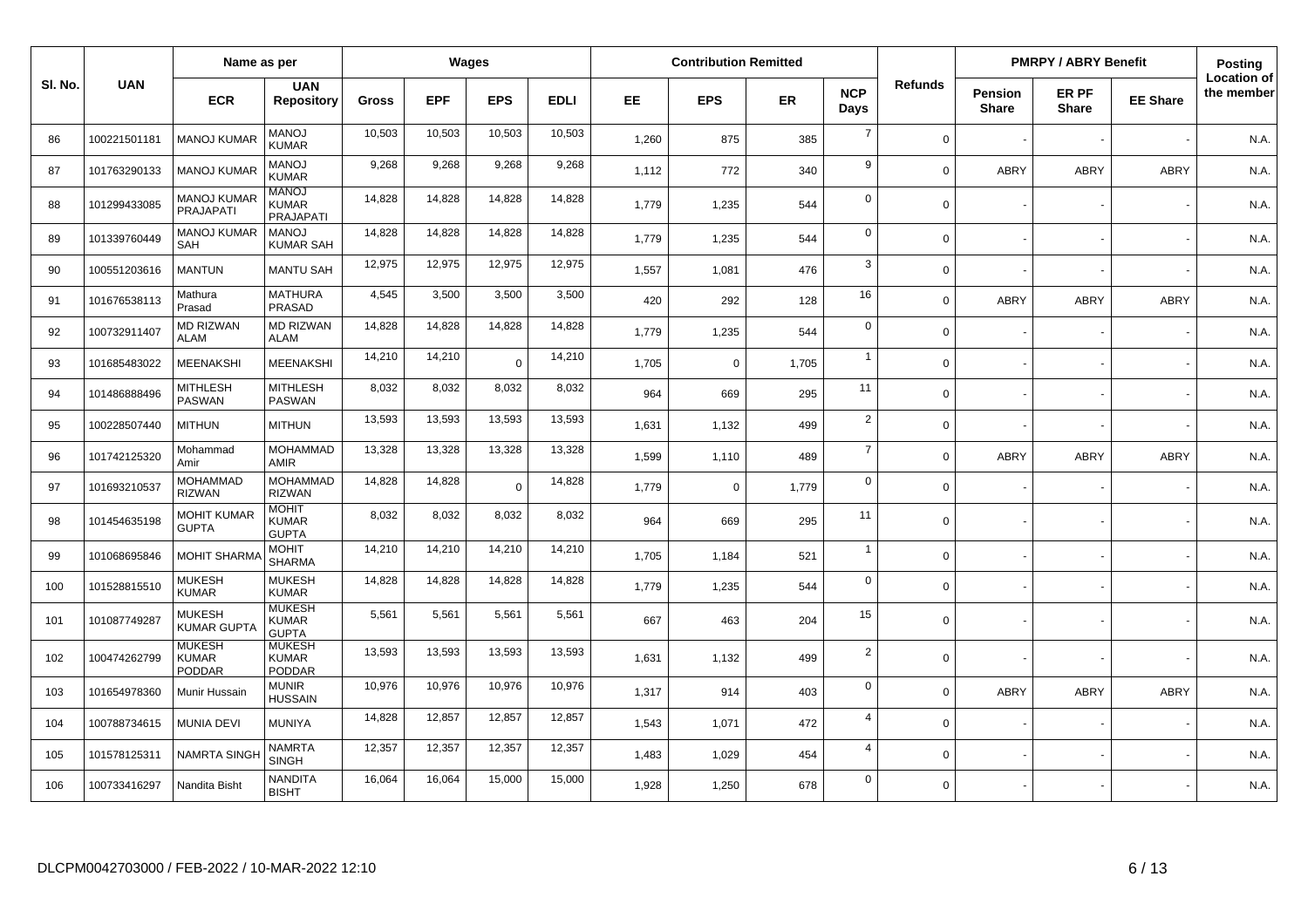|         |              | Name as per                         |                                                 |              |            | Wages      |             |       | <b>Contribution Remitted</b> |       |                    |                |                                | <b>PMRPY / ABRY Benefit</b> |                 | Posting                          |
|---------|--------------|-------------------------------------|-------------------------------------------------|--------------|------------|------------|-------------|-------|------------------------------|-------|--------------------|----------------|--------------------------------|-----------------------------|-----------------|----------------------------------|
| SI. No. | <b>UAN</b>   | <b>ECR</b>                          | <b>UAN</b><br><b>Repository</b>                 | <b>Gross</b> | <b>EPF</b> | <b>EPS</b> | <b>EDLI</b> | EE.   | <b>EPS</b>                   | ER    | <b>NCP</b><br>Days | <b>Refunds</b> | <b>Pension</b><br><b>Share</b> | ER PF<br><b>Share</b>       | <b>EE Share</b> | <b>Location of</b><br>the member |
| 107     | 101165916442 | Narayan Patra                       | NARAYAN<br><b>PATRA</b>                         | 21,168       | 21,168     | 15,000     | 15,000      | 2,540 | 1,250                        | 1,290 | $\mathbf 0$        | $\Omega$       |                                |                             |                 | N.A.                             |
| 108     | 100516642553 | NARENDER<br><b>SINGH</b>            | <b>NARENDER</b><br><b>SINGH</b>                 | 14,828       | 14,828     | 14,828     | 14,828      | 1,779 | 1,235                        | 544   | $\mathbf 0$        | $\Omega$       |                                |                             |                 | N.A.                             |
| 109     | 101790181488 | Naveen<br>Sehrawat                  | <b>NAVEEN</b><br><b>SEHRAWAT</b>                | 14,081       | 10,000     | 10,000     | 10,000      | 1,200 | 833                          | 367   | $\mathbf 0$        | $\Omega$       | ABRY                           | <b>ABRY</b>                 | <b>ABRY</b>     | N.A.                             |
| 110     | 101735936460 | NEELAM                              | <b>NEELAM</b>                                   | 12,357       | 12,357     | 12,357     | 12,357      | 1,483 | 1,029                        | 454   | $\overline{4}$     | $\Omega$       |                                |                             |                 | N.A.                             |
| 111     | 101446308748 | <b>NEERAJ KUMAI</b>                 | NEERAJ<br><b>KUMAR</b>                          | 13,593       | 13,593     | 13,593     | 13,593      | 1.631 | 1,132                        | 499   | $\overline{2}$     | $\Omega$       |                                |                             |                 | N.A.                             |
| 112     | 101745898519 | <b>NEETA SINGH</b>                  | <b>NEETA</b><br><b>SINGH</b>                    | 12,975       | 12,975     | 12,975     | 12,975      | 1,557 | 1,081                        | 476   | $\mathbf{3}$       | $\Omega$       | ABRY                           | <b>ABRY</b>                 | ABRY            | N.A.                             |
| 113     | 101763289515 | <b>NEHA</b>                         | <b>NEHA</b>                                     | 13,593       | 13,593     | 13,593     | 13,593      | 1,631 | 1,132                        | 499   | $\overline{2}$     | $\Omega$       | ABRY                           | <b>ABRY</b>                 | <b>ABRY</b>     | N.A.                             |
| 114     | 101563586496 | <b>NITIN SAINI</b>                  | <b>NITIN SAINI</b>                              | 14,842       | 14,842     | 14,842     | 14,842      | 1,781 | 1,236                        | 545   | $\mathbf 0$        | $\Omega$       |                                |                             |                 | N.A.                             |
| 115     | 101114907648 | <b>ONKAR KUMAF</b><br><b>PASWAN</b> | <b>ONKAR</b><br><b>KUMAR</b><br><b>PASWAN</b>   | 14,828       | 14,828     | 14,828     | 14,828      | 1,779 | 1,235                        | 544   | $\mathbf 0$        | $\Omega$       |                                |                             |                 | N.A.                             |
| 116     | 101715440465 | <b>ONKAR SINGH</b>                  | <b>ONKAR</b><br><b>SINGH</b>                    | 12,975       | 12,975     | 12,975     | 12,975      | 1,557 | 1,081                        | 476   | 3                  | $\Omega$       |                                |                             |                 | N.A.                             |
| 117     | 101360379201 | Pabitra<br>Srichandan               | <b>PABITRA</b><br>SRICHANDAN                    | 21,168       | 21,168     | 15,000     | 15,000      | 2,540 | 1,250                        | 1,290 | $\mathbf 0$        | $\Omega$       |                                |                             |                 | N.A.                             |
| 118     | 101745898485 | <b>PARVEEN</b>                      | PARVEEN                                         | 13,593       | 13,593     | 13,593     | 13,593      | 1,631 | 1,132                        | 499   | 2                  | $\Omega$       | ABRY                           | <b>ABRY</b>                 | <b>ABRY</b>     | N.A.                             |
| 119     | 101541150275 | PARVEEN<br><b>KUMAR TIWAR</b>       | <b>PARVEEN</b><br><b>KUMAR</b><br><b>TIWARI</b> | 12,357       | 12,357     | 12,357     | 12,357      | 1,483 | 1,029                        | 454   | $\overline{4}$     | $\mathbf 0$    |                                |                             |                 | N.A.                             |
| 120     | 101107180683 | <b>PAVNESH</b><br><b>KUMAR</b>      | <b>PAVNESH</b><br><b>KUMAR</b>                  | 14,828       | 14,828     | 14,828     | 14,828      | 1.779 | 1,235                        | 544   | $\mathbf 0$        | $\Omega$       |                                |                             |                 | N.A.                             |
| 121     | 100551202960 | <b>PAWAN II</b>                     | PAWAN                                           | 14,828       | 14,828     | 14,828     | 14,828      | 1,779 | 1,235                        | 544   | $\mathbf 0$        | $\Omega$       |                                |                             |                 | N.A.                             |
| 122     | 101445304179 | <b>PINKI</b>                        | <b>PINKI</b>                                    | 12,975       | 12,975     | 12,975     | 12,975      | 1,557 | 1,081                        | 476   | $\mathbf{3}$       | $\Omega$       |                                |                             |                 | N.A.                             |
| 123     | 101471375530 | PINTU GAUTAM                        | PINTU<br><b>GAUTAM</b>                          | 12,357       | 12,357     | 12,357     | 12,357      | 1,483 | 1,029                        | 454   | $\overline{4}$     | $\Omega$       |                                |                             |                 | N.A.                             |
| 124     | 101735936397 | POOJA ARORA                         | <b>POOJA</b><br><b>ARORA</b>                    | 14,896       | 14.896     | 14,896     | 14,896      | 1,788 | 1,241                        | 547   | $5\phantom{.0}$    | $\Omega$       | ABRY                           | <b>ABRY</b>                 | ABRY            | N.A.                             |
| 125     | 101745898471 | <b>POORAN</b>                       | POORAN                                          | 14,210       | 14,210     | 14,210     | 14,210      | 1,705 | 1,184                        | 521   | $\overline{1}$     | $\mathbf 0$    | <b>ABRY</b>                    | <b>ABRY</b>                 | <b>ABRY</b>     | N.A.                             |
| 126     | 101419412136 | PRABHA DEVI                         | PRABHA<br><b>DEVI</b>                           | 13,593       | 13,593     | 13,593     | 13,593      | 1,631 | 1,132                        | 499   | $\overline{2}$     | $\Omega$       |                                |                             |                 | N.A.                             |
| 127     | 101068695730 | PRADEEP                             | PRADEEP                                         | 14,210       | 14,210     | 14,210     | 14,210      | 1,705 | 1,184                        | 521   | $\overline{1}$     | $\mathbf 0$    |                                |                             |                 | N.A.                             |
| 128     | 100512304105 | PRADEEP<br><b>KUMAR SINGH</b>       | <b>PRADEEP</b><br>KUMAR<br><b>SINGH</b>         | 16,477       | 15,000     | 15,000     | 15,000      | 1,800 | 1,250                        | 550   | $\overline{2}$     | $\Omega$       |                                |                             |                 | N.A.                             |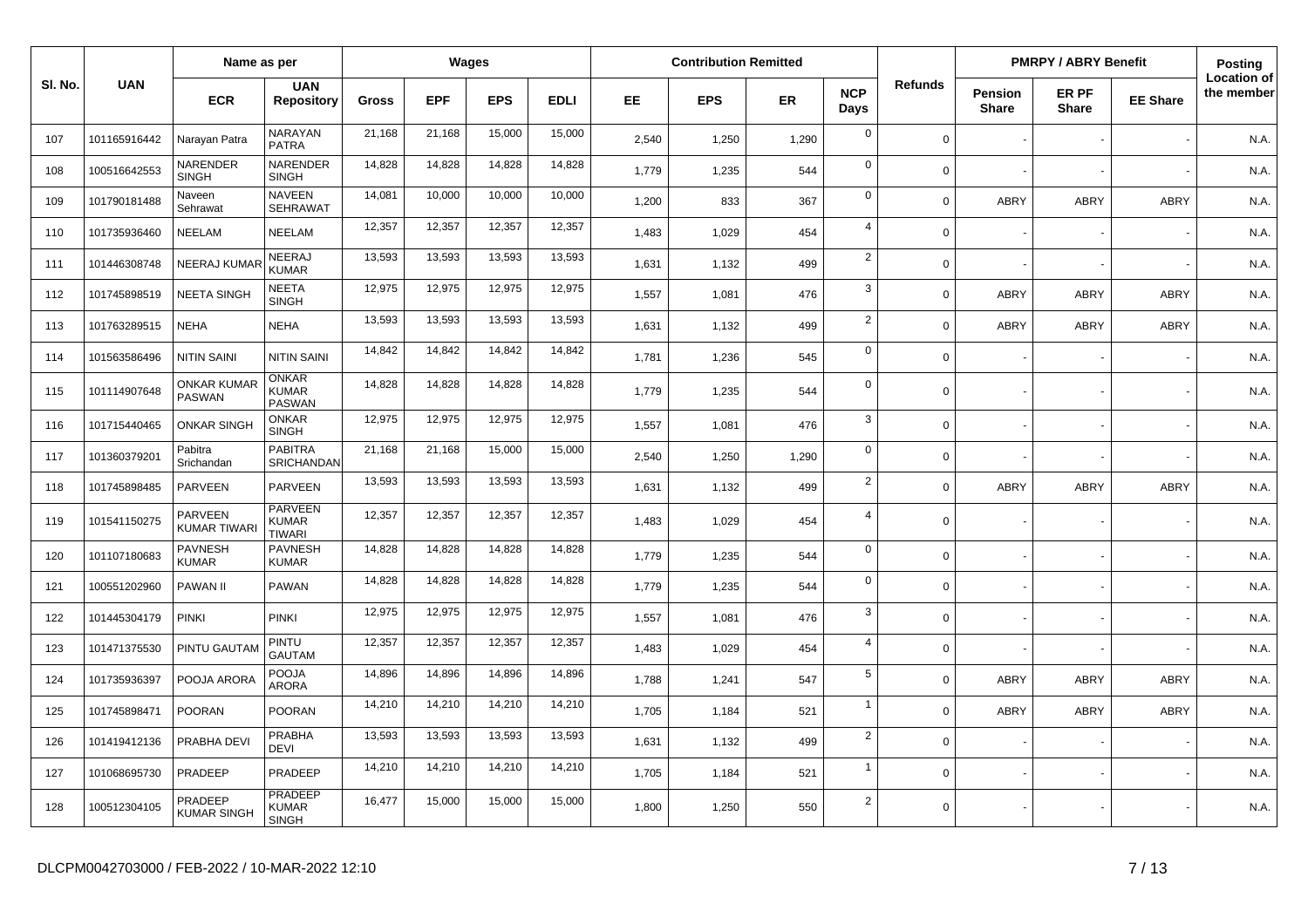|         |              | Name as per                                    |                                                |              |            | Wages      |             |       | <b>Contribution Remitted</b> |       |                    |                |                                | <b>PMRPY / ABRY Benefit</b> |                 | <b>Posting</b>                   |
|---------|--------------|------------------------------------------------|------------------------------------------------|--------------|------------|------------|-------------|-------|------------------------------|-------|--------------------|----------------|--------------------------------|-----------------------------|-----------------|----------------------------------|
| SI. No. | <b>UAN</b>   | <b>ECR</b>                                     | <b>UAN</b><br><b>Repository</b>                | <b>Gross</b> | <b>EPF</b> | <b>EPS</b> | <b>EDLI</b> | EE.   | <b>EPS</b>                   | ER    | <b>NCP</b><br>Days | <b>Refunds</b> | <b>Pension</b><br><b>Share</b> | ER PF<br><b>Share</b>       | <b>EE Share</b> | <b>Location of</b><br>the member |
| 129     | 101165916435 | Pramod kumar<br>Mallik                         | PRAMOD<br>KUMAR<br><b>MALLIK</b>               | 21,168       | 21,168     | 15,000     | 15,000      | 2,540 | 1,250                        | 1,290 | $\mathbf 0$        | $\mathbf 0$    |                                |                             |                 | N.A.                             |
| 130     | 101589611593 | PREM SINGH                                     | PREM SINGH                                     | 19,992       | 15,000     | 15,000     | 15,000      | 1,800 | 1,250                        | 550   | $\mathbf 0$        | $\Omega$       |                                |                             |                 | N.A.                             |
| 131     | 101270907692 | PREMNARAYAM                                    | PREMNARAY<br>AN                                | 8,032        | 8,032      | 8,032      | 8,032       | 964   | 669                          | 295   | 11                 | $\mathbf 0$    |                                |                             |                 | N.A.                             |
| 132     | 101735936487 | <b>PRINCE</b>                                  | PRINCE                                         | 14,210       | 14,210     | 14,210     | 14,210      | 1.705 | 1,184                        | 521   | $\overline{1}$     | $\Omega$       |                                |                             |                 | N.A.                             |
| 133     | 101442889127 | <b>PRINCE KUMAR</b>                            | <b>PRINCE</b><br><b>KUMAR</b>                  | 7,840        | 7,840      | 7,840      | 7,840       | 941   | 653                          | 288   | 14                 | $\mathbf 0$    |                                |                             |                 | N.A.                             |
| 134     | 100927548329 | PUSHPA DEVI                                    | PUSHPA DEVI                                    | 14,828       | 14,828     | 14,828     | 14,828      | 1,779 | 1,235                        | 544   | $\mathbf 0$        | $\Omega$       |                                |                             |                 | N.A.                             |
| 135     | 101173939530 | RABBANI                                        | <b>RABBANI</b>                                 | 14,828       | 14,828     | 14,828     | 14,828      | 1,779 | 1,235                        | 544   | $\mathbf 0$        | $\mathbf 0$    |                                |                             |                 | N.A.                             |
| 136     | 101735936563 | RADHA MOHAN<br>PANDEY                          | <b>RADHA</b><br>MOHAN<br>PANDEY                | 14,896       | 14,896     | 14,896     | 14,896      | 1,788 | 1,241                        | 547   | 5                  | $\Omega$       | ABRY                           | <b>ABRY</b>                 | ABRY            | N.A.                             |
| 137     | 101361915112 | RAGHUNANDA<br>N KUMAR                          | RAGHUNAND<br>AN KUMAR                          | 14,828       | 14,828     | 14,828     | 14,828      | 1.779 | 1,235                        | 544   | $\mathbf 0$        | $\Omega$       |                                |                             |                 | N.A.                             |
| 138     | 100650952636 | <b>RAHUL</b>                                   | RAHUL                                          | 14,210       | 14,210     | 14,210     | 14,210      | 1,705 | 1,184                        | 521   | $\overline{1}$     | $\Omega$       | <b>ABRY</b>                    | <b>ABRY</b>                 | <b>ABRY</b>     | N.A.                             |
| 139     | 101243133908 | <b>RAHUL</b>                                   | <b>RAHUL</b>                                   | 17,300       | 15,000     | 15,000     | 15,000      | 1,800 | 1,250                        | 550   | $\mathbf 0$        | $\Omega$       |                                |                             |                 | N.A.                             |
| 140     | 101174925277 | RAJ KISHOR                                     | <b>RAJ KISHOR</b>                              | 12,975       | 12,975     | 12,975     | 12,975      | 1,557 | 1,081                        | 476   | 3                  | $\mathbf 0$    |                                |                             |                 | N.A.                             |
| 141     | 101693210528 | RAJ KUMAR                                      | RAJ KUMAR                                      | 10,503       | 10,503     | $\Omega$   | 10,503      | 1,260 | $\mathbf 0$                  | 1,260 | $\overline{7}$     | $\Omega$       |                                |                             |                 | N.A.                             |
| 142     | 100532996867 | RAJA RAM                                       | RAJA RAM                                       | 10,503       | 10,503     | 10,503     | 10,503      | 1,260 | 875                          | 385   | $\overline{7}$     | $\Omega$       |                                |                             |                 | N.A.                             |
| 143     | 101517468839 | RAJEEV KUMAR                                   | RAJEEV<br><b>KUMAR</b>                         | 13,593       | 13,593     | 13,593     | 13,593      | 1,631 | 1,132                        | 499   | $\overline{2}$     | $\mathbf 0$    |                                |                             |                 | N.A.                             |
| 144     | 100670983854 | <b>RAJESH</b>                                  | <b>RAJESH</b>                                  | 14,828       | 14,828     | 14,828     | 14,828      | 1,779 | 1,235                        | 544   | $\mathbf 0$        | $\mathbf 0$    | ABRY                           | <b>ABRY</b>                 | ABRY            | N.A.                             |
| 145     | 101202566867 | Rajesh Kumar                                   | <b>RAJESH</b><br><b>KUMAR</b>                  | 17,300       | 15,000     | 15,000     | 15,000      | 1.800 | 1,250                        | 550   | $\mathbf 0$        | $\Omega$       |                                |                             |                 | N.A.                             |
| 146     | 100566256947 | RAJU KUMAR                                     | <b>RAJU KUMAR</b>                              | 14,828       | 14,828     | 14,828     | 14,828      | 1.779 | 1,235                        | 544   | $\mathbf 0$        | $\mathbf 0$    |                                |                             |                 | N.A.                             |
| 147     | 101316516004 | Rakesh                                         | <b>RAKESH</b>                                  | 14,896       | 14,896     | 14,896     | 14,896      | 1,788 | 1,241                        | 547   | $\,$ 5 $\,$        | $\Omega$       |                                |                             |                 | N.A.                             |
| 148     | 101365562711 | RAKESH<br><b>KUMAR JHA</b>                     | <b>RAKESH</b><br><b>KUMAR JHA</b>              | 14,828       | 14,828     | 14,828     | 14,828      | 1,779 | 1,235                        | 544   | $\mathbf 0$        | $\mathbf 0$    |                                |                             |                 | N.A.                             |
| 149     | 101386670379 | <b>RAKESH</b><br><b>KUMAR</b><br><b>NAMDEV</b> | <b>RAKESH</b><br><b>KUMAR</b><br><b>NAMDEV</b> | 10,503       | 10,503     | 10,503     | 10,503      | 1,260 | 875                          | 385   | $\overline{7}$     | $\Omega$       |                                |                             |                 | N.A.                             |
| 150     | 101488337581 | <b>RAM AVADH</b>                               | <b>RAM AVADH</b>                               | 14,828       | 14,828     | 14,828     | 14,828      | 1.779 | 1,235                        | 544   | $\overline{0}$     | $\mathbf 0$    |                                |                             |                 | N.A.                             |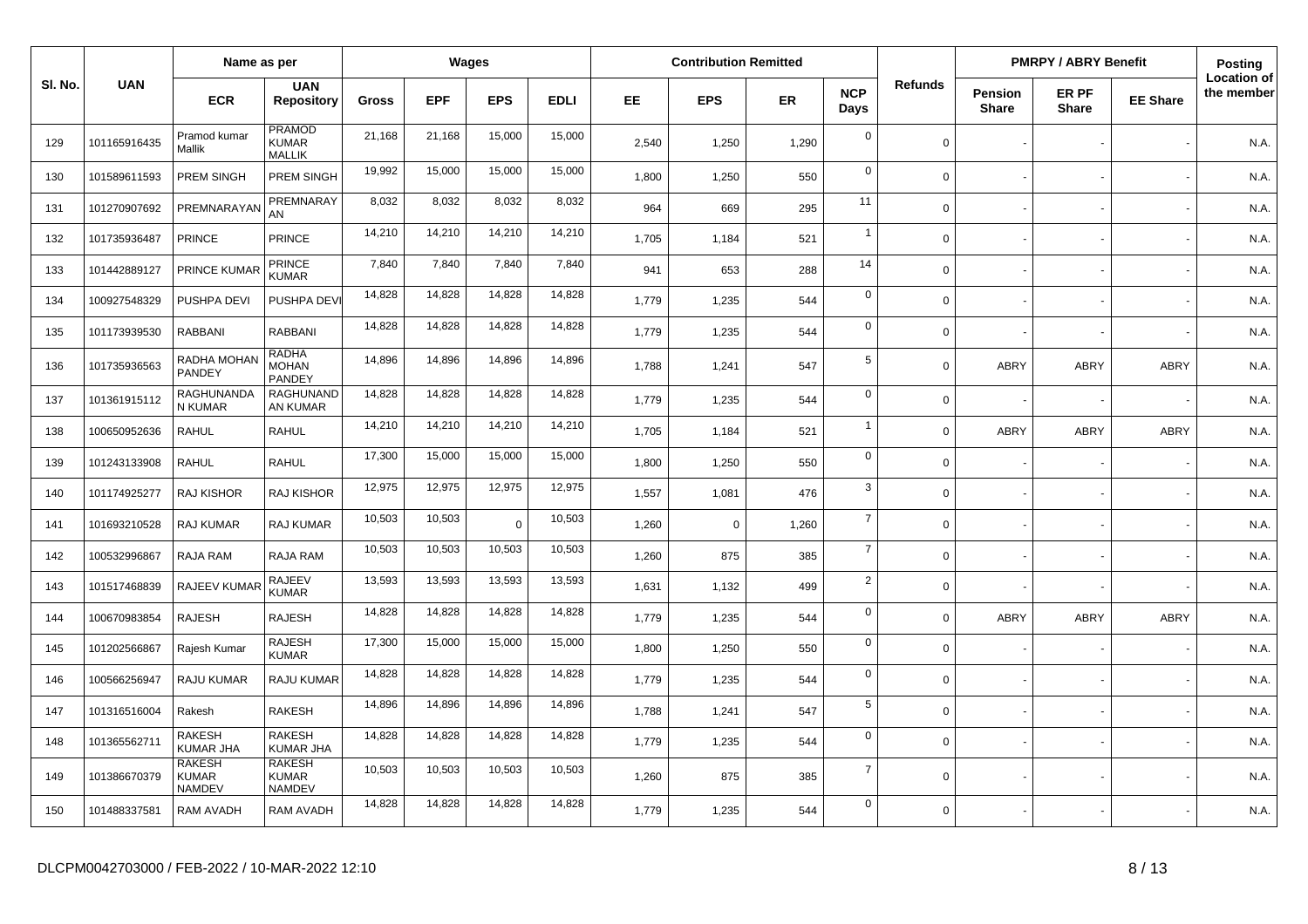|         |              | Name as per                |                                               |              |            | Wages      |             |       | <b>Contribution Remitted</b> |       |                    |                |                                | <b>PMRPY / ABRY Benefit</b> |                 | <b>Posting</b>                   |
|---------|--------------|----------------------------|-----------------------------------------------|--------------|------------|------------|-------------|-------|------------------------------|-------|--------------------|----------------|--------------------------------|-----------------------------|-----------------|----------------------------------|
| SI. No. | <b>UAN</b>   | <b>ECR</b>                 | <b>UAN</b><br><b>Repository</b>               | <b>Gross</b> | <b>EPF</b> | <b>EPS</b> | <b>EDLI</b> | EE    | <b>EPS</b>                   | ER    | <b>NCP</b><br>Days | <b>Refunds</b> | <b>Pension</b><br><b>Share</b> | ER PF<br><b>Share</b>       | <b>EE Share</b> | <b>Location of</b><br>the member |
| 151     | 100551205697 | <b>RAM KUMAR</b>           | RAM KUMAR                                     | 12,975       | 12,975     | 12,975     | 12,975      | 1,557 | 1,081                        | 476   | 3                  | $\Omega$       |                                |                             |                 | N.A.                             |
| 152     | 101645262658 | RAMACHANDRA                | <b>RAMACHAND</b><br><b>RA</b>                 | 16,595       | 16,595     | 15,000     | 15,000      | 1,991 | 1,250                        | 741   | $\mathbf 0$        | $\Omega$       |                                |                             |                 | N.A.                             |
| 153     | 101735942230 | RAMBABU                    | RAMBABU                                       | 8,624        | 8,624      | 8,624      | 8,624       | 1,035 | 718                          | 317   | 13                 | $\Omega$       | ABRY                           | <b>ABRY</b>                 | ABRY            | N.A.                             |
| 154     | 101414468467 | RANDHIR                    | RANDHIR                                       | 13,593       | 13,593     | 13,593     | 13,593      | 1,631 | 1,132                        | 499   | $\overline{2}$     | $\Omega$       |                                |                             |                 | N.A.                             |
| 155     | 101047105882 | <b>RANJIT KUMAR</b>        | <b>RANJIT</b><br><b>KUMAR</b>                 | 12,357       | 12,357     | 12,357     | 12,357      | 1,483 | 1,029                        | 454   | $\overline{4}$     | $\Omega$       |                                |                             |                 | N.A.                             |
| 156     | 101419412162 | <b>RAVI KUMAR</b>          | RAVI KUMAR                                    | 14,210       | 14,210     | 14,210     | 14,210      | 1,705 | 1,184                        | 521   | $\overline{1}$     | $\Omega$       |                                |                             |                 | N.A.                             |
| 157     | 100732250016 | <b>RAVINDRA</b>            | <b>RAVINDAR</b><br><b>KUMAR</b>               | 14,828       | 14,828     | 14,828     | 14,828      | 1,779 | 1,235                        | 544   | $\mathbf 0$        | $\mathbf 0$    |                                |                             |                 | N.A.                             |
| 158     | 100566255383 | <b>RAVINDER</b>            | <b>RAVINDRA</b><br><b>RAUT</b>                | 14,210       | 14,210     | 14,210     | 14,210      | 1,705 | 1,184                        | 521   | $\overline{1}$     | $\Omega$       |                                |                             |                 | N.A.                             |
| 159     | 101725986502 | <b>REETA</b><br>KUSHWAHA   | <b>REETA</b><br><b>KUSHWAHA</b>               | 12,975       | 12,975     | $\Omega$   | 12,975      | 1,557 | $\mathbf 0$                  | 1,557 | $\mathbf{3}$       | $\Omega$       |                                |                             |                 | N.A.                             |
| 160     | 101735936425 | REETESH<br>YADAV           | <b>REETESH</b><br>YADAV                       | 18,816       | 15,000     | 15,000     | 15,000      | 1,800 | 1,250                        | 550   | $\mathbf 0$        | $\Omega$       | GK10001                        | GK10001                     | GK10001         | N.A.                             |
| 161     | 101308101152 | REGU BHANU<br>CHANDER      | <b>REGU</b><br><b>BHANU</b><br><b>CHANDER</b> | 14,200       | 12,286     | 12,286     | 12,286      | 1,474 | 1,023                        | 451   | $\mathbf 0$        | $\Omega$       |                                |                             |                 | N.A.                             |
| 162     | 100732349073 | Rekha Kumari               | <b>REKHA</b><br><b>KUMARI</b>                 | 6,693        | 6,693      | 6,693      | 6,693       | 803   | 558                          | 245   | 14                 | $\Omega$       |                                |                             |                 | N.A.                             |
| 163     | 101758062162 | Rishabh Kumar              | <b>RISHABH</b><br><b>KUMAR</b>                | 18,816       | 15,000     | 15,000     | 15,000      | 1,800 | 1,250                        | 550   | $\mathbf 0$        | $\Omega$       |                                |                             |                 | N.A.                             |
| 164     | 101715511862 | RITIK KUMAR<br>RANJAN      | RITIK KUMAR<br><b>RANJAN</b>                  | 13,593       | 13,593     | 13,593     | 13,593      | 1,631 | 1,132                        | 499   | $\overline{2}$     | $\Omega$       |                                |                             |                 | N.A.                             |
| 165     | 101735936494 | Ritu                       | <b>RITU</b>                                   | 14,304       | 13,846     | 13,846     | 13,846      | 1,662 | 1,153                        | 509   | $\mathbf 0$        | $\Omega$       |                                |                             |                 | N.A.                             |
| 166     | 101129855520 | ROHIT<br><b>BHADOURIYA</b> | <b>ROHIT</b><br><b>BHADOURIYA</b>             | 14,828       | 14,828     | 14,828     | 14,828      | 1,779 | 1,235                        | 544   | $\Omega$           | $\Omega$       |                                |                             |                 | N.A.                             |
| 167     | 101331178505 | <b>ROHIT RANJAN</b>        | ROHIT<br>RANJAN                               | 12,357       | 12,357     | 12,357     | 12,357      | 1,483 | 1,029                        | 454   | $\overline{4}$     | $\mathbf 0$    |                                |                             |                 | N.A.                             |
| 168     | 101735936456 | <b>ROLI</b>                | <b>ROLI</b>                                   | 12,975       | 12,975     | 12,975     | 12,975      | 1,557 | 1,081                        | 476   | 3                  | $\mathbf 0$    |                                |                             |                 | N.A.                             |
| 169     | 101419412094 | <b>SACHIN</b>              | <b>SACHIN</b>                                 | 14,210       | 14,210     | 14,210     | 14,210      | 1,705 | 1,184                        | 521   | $\overline{1}$     | $\mathbf 0$    |                                |                             |                 | N.A.                             |
| 170     | 100957444864 | <b>SACHIN KUMAF</b>        | <b>SACHIN</b><br>KUMAR                        | 14,210       | 14,210     | 14,210     | 14,210      | 1,705 | 1,184                        | 521   | -1                 | $\Omega$       | ABRY                           | <b>ABRY</b>                 | <b>ABRY</b>     | N.A.                             |
| 171     | 101278559853 | Sachin Kumar               | <b>SACHIN</b><br><b>KUMAR</b>                 | 14,896       | 14,896     | 14,896     | 14,896      | 1,788 | 1,241                        | 547   | 5                  | $\Omega$       |                                |                             |                 | N.A.                             |
| 172     | 101274761628 | SAGAR<br>CHAUHAN           | SAGAR<br><b>CHAUHAN</b>                       | 13,593       | 13,593     | 13,593     | 13,593      | 1,631 | 1,132                        | 499   | $\overline{2}$     | $\Omega$       |                                |                             |                 | N.A.                             |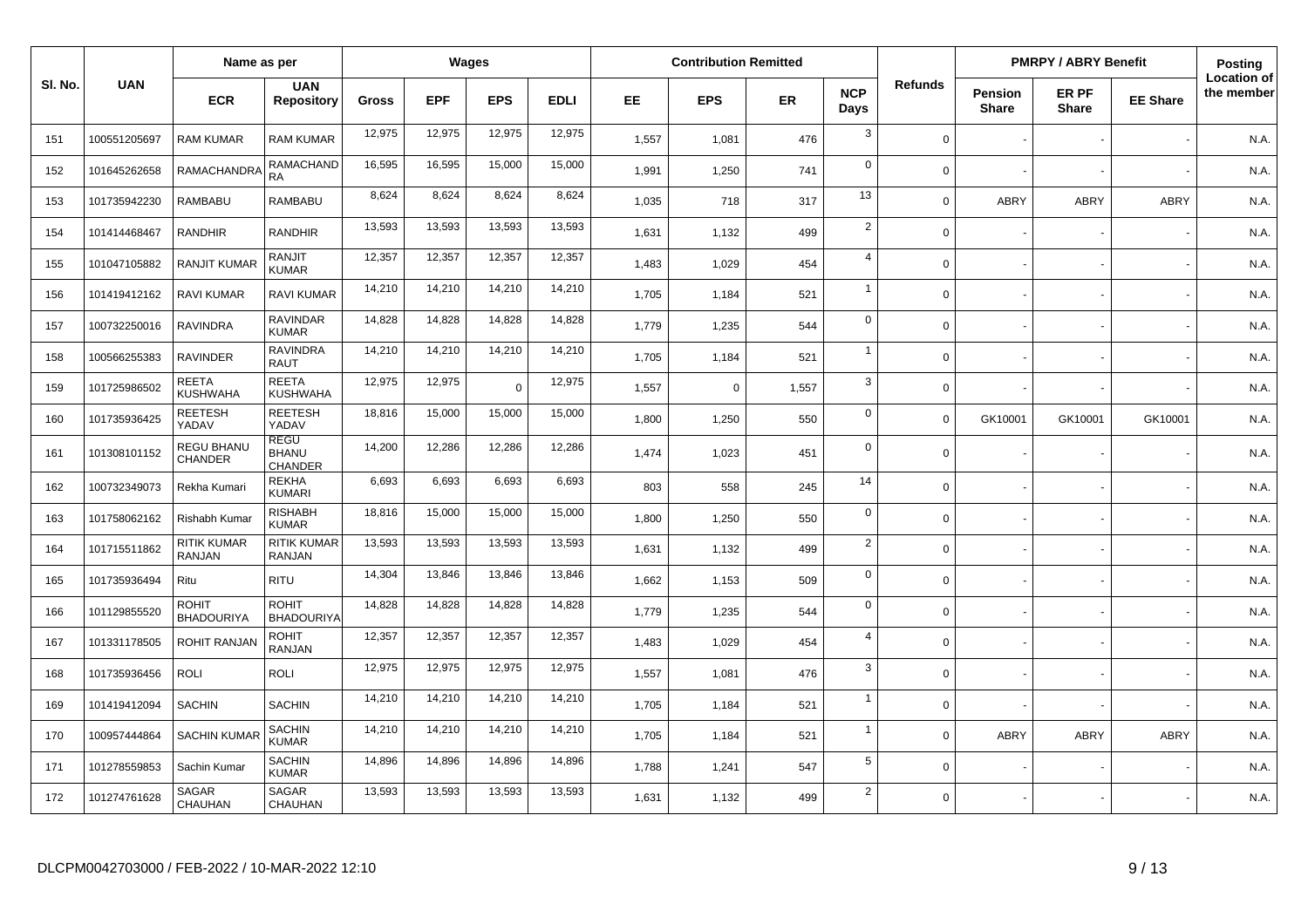|         | Name as per  |                                         |                                                |              |            | Wages      |             |           | <b>Contribution Remitted</b> |           |                    |                |                                | <b>PMRPY / ABRY Benefit</b> |                 | Posting                          |
|---------|--------------|-----------------------------------------|------------------------------------------------|--------------|------------|------------|-------------|-----------|------------------------------|-----------|--------------------|----------------|--------------------------------|-----------------------------|-----------------|----------------------------------|
| SI. No. | <b>UAN</b>   | <b>ECR</b>                              | <b>UAN</b><br><b>Repository</b>                | <b>Gross</b> | <b>EPF</b> | <b>EPS</b> | <b>EDLI</b> | <b>EE</b> | <b>EPS</b>                   | <b>ER</b> | <b>NCP</b><br>Days | <b>Refunds</b> | <b>Pension</b><br><b>Share</b> | ER PF<br><b>Share</b>       | <b>EE Share</b> | <b>Location of</b><br>the member |
| 173     | 101597453626 | <b>SAHIL KUMAR</b>                      | SAHIL<br><b>KUMAR</b>                          | 14,210       | 14,210     | 14,210     | 14,210      | 1,705     | 1,184                        | 521       | $\overline{1}$     | $\mathbf 0$    |                                |                             |                 | N.A.                             |
| 174     | 101165916426 | Sajan kumar<br>Behera                   | <b>SAJAN</b><br><b>KUMAR</b><br><b>BEHERA</b>  | 21,168       | 21,168     | 15,000     | 15,000      | 2,540     | 1,250                        | 1,290     | $\Omega$           | $\mathbf 0$    |                                |                             |                 | N.A.                             |
| 175     | 100551204373 | SANDEEP<br><b>SINGH</b>                 | SANDEEP<br><b>SINGH</b>                        | 17,226       | 15,000     | 15,000     | 15,000      | 1,800     | 1,250                        | 550       | $\mathbf{1}$       | $\mathbf 0$    |                                |                             |                 | N.A.                             |
| 176     | 100671646096 | SANJAY KUMA                             | SANJAY<br><b>KUMAR</b>                         | 14,828       | 14,828     | 14,828     | 14,828      | 1,779     | 1,235                        | 544       | $\mathbf 0$        | $\mathbf 0$    | <b>ABRY</b>                    | ABRY                        | <b>ABRY</b>     | N.A                              |
| 177     | 101177655619 | Sanjay Kumar                            | SANJAY<br><b>KUMAR</b>                         | 14,896       | 14,896     | 14,896     | 14,896      | 1,788     | 1,241                        | 547       | 5                  | $\mathsf{O}$   |                                |                             |                 | N.A.                             |
| 178     | 101636138523 | SANJAY YADA                             | SANJAY<br>YADAV                                | 12,975       | 12,975     | 12,975     | 12,975      | 1,557     | 1,081                        | 476       | 3                  | $\mathbf 0$    | <b>ABRY</b>                    | ABRY                        | <b>ABRY</b>     | N.A.                             |
| 179     | 101758062189 | Sanjeev Arora                           | SANJEEV<br><b>ARORA</b>                        | 18,816       | 15,000     | 15,000     | 15,000      | 1,800     | 1,250                        | 550       | $\mathbf 0$        | $\mathbf 0$    |                                |                             |                 | N.A.                             |
| 180     | 101676539163 | SANJU                                   | SANJU                                          | 13,593       | 13,593     | $\Omega$   | 13,593      | 1,631     | $\Omega$                     | 1,631     | $\overline{2}$     | $\mathbf 0$    |                                |                             |                 | N.A.                             |
| 181     | 100551204974 | SANJU DEVI                              | <b>SANJU DEVI</b>                              | 14,828       | 14,828     | 14,828     | 14,828      | 1,779     | 1,235                        | 544       | $\mathbf 0$        | $\mathbf 0$    |                                |                             |                 | N.A.                             |
| 182     | 101442657937 | <b>SANTOSH</b><br><b>KUMAR</b>          | <b>SANTOSH</b><br><b>KUMAR</b>                 | 19,992       | 15,000     | 15,000     | 15,000      | 1,800     | 1,250                        | 550       | $\mathbf 0$        | $\mathbf 0$    |                                |                             |                 | N.A.                             |
| 183     | 101685482367 | <b>SANTOSH</b><br><b>KUMAR</b>          | <b>SANTOSH</b><br><b>KUMAR</b>                 | 13,593       | 13,593     | $\Omega$   | 13,593      | 1,631     | $\Omega$                     | 1,631     | $\overline{2}$     | $\mathbf 0$    |                                |                             |                 | N.A.                             |
| 184     | 100566256767 | SANTOSH<br><b>KUMAR</b>                 | <b>SANTOSH</b><br><b>KUMAR</b><br><b>VERMA</b> | 15,728       | 15,000     | 15,000     | 15,000      | 1,800     | 1,250                        | 550       | 3                  | $\mathbf 0$    |                                |                             |                 | N.A.                             |
| 185     | 101655390816 | <b>SANTOSH</b>                          | <b>SANTOSH</b><br><b>KUMARI</b>                | 14,828       | 14,828     | $\Omega$   | 14,828      | 1,779     | $\Omega$                     | 1,779     | $\mathbf 0$        | $\mathbf 0$    |                                |                             |                 | N.A.                             |
| 186     | 100915316972 | <b>SHRVAN</b><br><b>KUMAR</b><br>MANDAL | <b>SARBAN</b><br><b>KUMAR</b><br>MANDAL        | 1,854        | 1,854      | 1,854      | 1,854       | 222       | 154                          | 68        | 21                 | $\mathbf 0$    |                                |                             |                 | N.A.                             |
| 187     | 101202820442 | SARITA DEVI                             | SARITA DEVI                                    | 13,593       | 13,593     | 13,593     | 13,593      | 1,631     | 1,132                        | 499       | $\overline{2}$     | $\mathbf 0$    |                                |                             |                 | N.A.                             |
| 188     | 100543117281 | SARVENDRA<br><b>KUMAR</b>               | SARVENDRA<br><b>KUMAR</b>                      | 12,975       | 12,975     | 12,975     | 12,975      | 1,557     | 1,081                        | 476       | 3                  | $\mathbf 0$    |                                |                             |                 | N.A.                             |
| 189     | 101129855549 | <b>SARVESH</b><br><b>KUMAR</b>          | <b>SARVESH</b><br><b>KUMAR</b>                 | 12,975       | 12,975     | 12,975     | 12,975      | 1,557     | 1,081                        | 476       | 3                  | $\mathbf 0$    |                                |                             |                 | N.A.                             |
| 190     | 101735936544 | <b>SAURABH</b><br>YADAV                 | <b>SAURABH</b><br>YADAV                        | 14,896       | 14,896     | 14,896     | 14,896      | 1,788     | 1,241                        | 547       | 5                  | $\mathbf 0$    | <b>ABRY</b>                    | ABRY                        | <b>ABRY</b>     | N.A.                             |
| 191     | 100957444919 | SAVITRI                                 | <b>SAVITRI</b>                                 | 13,593       | 13,593     | 13,593     | 13,593      | 1,631     | 1,132                        | 499       | $\overline{2}$     | $\mathbf 0$    |                                |                             |                 | N.A.                             |
| 192     | 101446308822 | SAWAN<br>PASWAN                         | <b>SAWAN</b><br><b>PASWAN</b>                  | 14,210       | 14,210     | 14,210     | 14,210      | 1,705     | 1,184                        | 521       | $\overline{1}$     | $\mathbf 0$    |                                |                             |                 | N.A.                             |
| 193     | 101745898492 | <b>SHABNAM</b>                          | SHABNAM                                        | 12,357       | 12,357     | 12,357     | 12,357      | 1,483     | 1,029                        | 454       | $\overline{4}$     | $\mathbf 0$    | <b>ABRY</b>                    | ABRY                        | <b>ABRY</b>     | N.A.                             |
| 194     | 101419412060 | SHAMBHU<br><b>KUMAR</b>                 | SHAMBHU<br><b>KUMAR</b>                        | 17,975       | 15,000     | 15,000     | 15,000      | 1,800     | 1,250                        | 550       | 0                  | $\mathbf 0$    |                                |                             |                 | N.A.                             |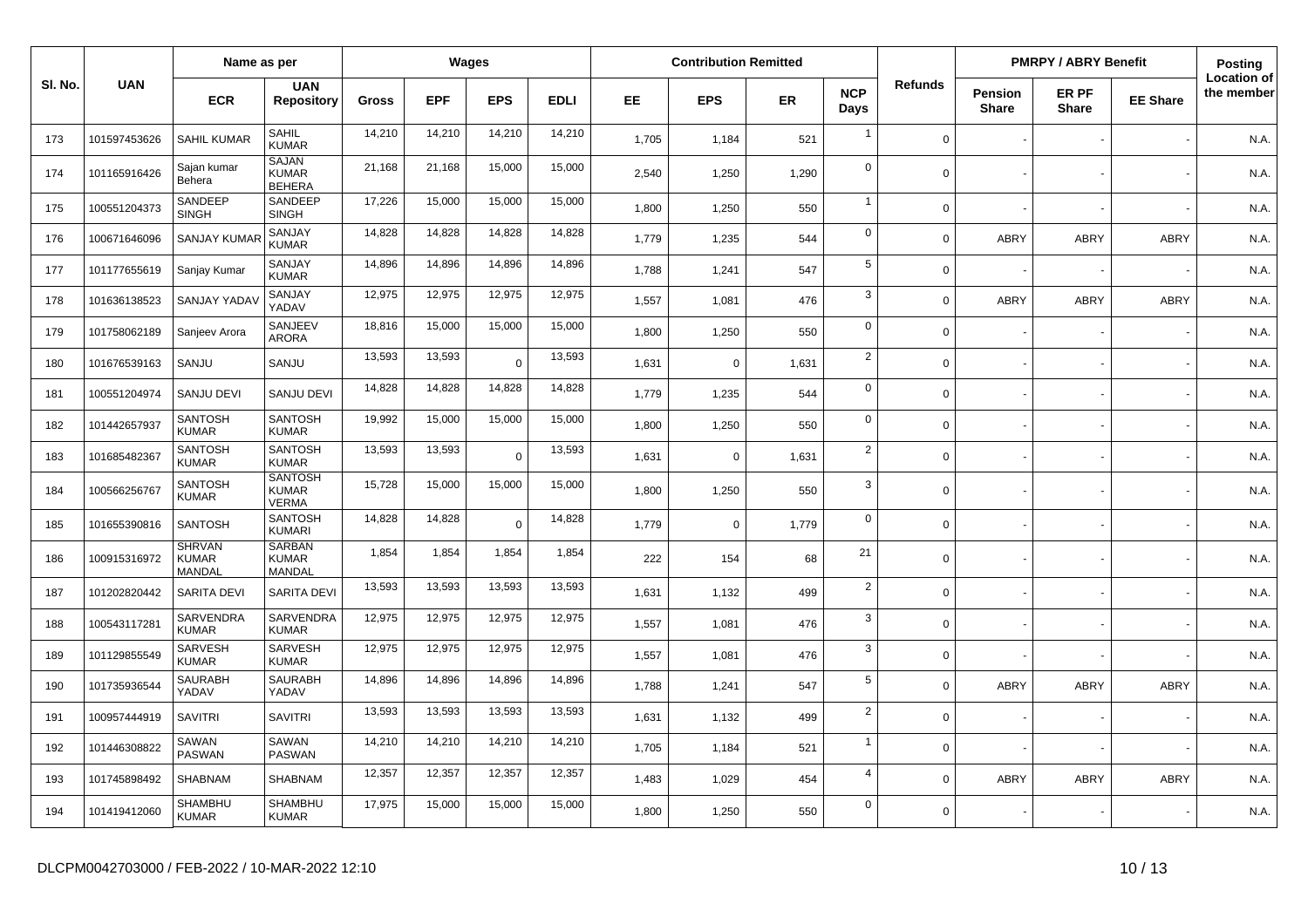|         |              | Name as per                       |                                      |              |            | Wages      |             |       | <b>Contribution Remitted</b> |       |                    |                |                                | <b>PMRPY / ABRY Benefit</b> |                 | Posting                          |
|---------|--------------|-----------------------------------|--------------------------------------|--------------|------------|------------|-------------|-------|------------------------------|-------|--------------------|----------------|--------------------------------|-----------------------------|-----------------|----------------------------------|
| SI. No. | <b>UAN</b>   | <b>ECR</b>                        | <b>UAN</b><br><b>Repository</b>      | <b>Gross</b> | <b>EPF</b> | <b>EPS</b> | <b>EDLI</b> | EE    | <b>EPS</b>                   | ER    | <b>NCP</b><br>Days | <b>Refunds</b> | <b>Pension</b><br><b>Share</b> | ER PF<br><b>Share</b>       | <b>EE Share</b> | <b>Location of</b><br>the member |
|         |              | PASWAN                            | <b>PASWAN</b>                        |              |            |            |             |       |                              |       |                    |                |                                |                             |                 |                                  |
| 195     | 100919015837 | SHARWAN<br><b>KUMAR RAM</b>       | <b>SHARWAN</b><br><b>KUMAR RAM</b>   | 11.121       | 11,121     | 11,121     | 11,121      | 1,335 | 926                          | 409   | 6                  | $\mathbf 0$    |                                |                             |                 | N.A.                             |
| 196     | 101742125312 | Shiv Mahendra                     | SHIV<br><b>MAHENDRA</b>              | 14,896       | 14,896     | 14,896     | 14,896      | 1,788 | 1,241                        | 547   | 5                  | $\Omega$       | <b>ABRY</b>                    | <b>ABRY</b>                 | <b>ABRY</b>     | N.A.                             |
| 197     | 101497092872 | SHIVAM SINGH                      | <b>SHIVAM</b><br><b>SINGH</b>        | 14,828       | 14,828     | 14,828     | 14,828      | 1,779 | 1,235                        | 544   | $\mathbf 0$        | $\mathbf 0$    |                                |                             |                 | N.A                              |
| 198     | 101691985003 | <b>SHUBHAM</b>                    | <b>SHUBHAM</b>                       | 14,210       | 14,210     | 14,210     | 14,210      | 1,705 | 1,184                        | 521   | $\overline{1}$     | $\Omega$       | ABRY                           | ABRY                        | <b>ABRY</b>     | N.A.                             |
| 199     | 101636138510 | <b>SHUBHAM</b><br><b>BERA</b>     | <b>SHUBHAM</b><br><b>BERA</b>        | 12,975       | 12,975     | 12,975     | 12,975      | 1,557 | 1,081                        | 476   | 3                  | $\mathbf{0}$   |                                |                             |                 | N.A.                             |
| 200     | 101735936516 | <b>SHUBHAM</b><br>CHAURASIA       | <b>SHUBHAM</b><br><b>CHAURASIA</b>   | 19,992       | 15,000     | 15,000     | 15,000      | 1,800 | 1,250                        | 550   | $\Omega$           | $\mathbf 0$    |                                |                             |                 | N.A.                             |
| 201     | 101779706751 | Smita Nishad                      | <b>SMITA</b><br><b>NISHAD</b>        | 14,112       | 14,112     | 14,112     | 14,112      | 1,693 | 1,176                        | 517   | 6                  | $\mathbf 0$    |                                |                             |                 | N.A.                             |
| 202     | 101766415264 | Somaraj                           | <b>SOMARAJ</b>                       | 16,595       | 16,595     | 15,000     | 15,000      | 1,991 | 1,250                        | 741   | $\mathbf 0$        | $\Omega$       | GK10001                        | GK10001                     | GK10001         | N.A.                             |
| 203     | 101627403093 | SONIA                             | SONIA                                | 13,593       | 13,593     | 13,593     | 13,593      | 1,631 | 1,132                        | 499   | $\overline{2}$     | $\mathbf 0$    |                                |                             |                 | N.A.                             |
| 204     | 101497730204 | <b>SONU KUMAR</b><br>PASVAN       | SONU<br><b>KUMAR</b><br>PASVAN       | 13,593       | 13,593     | 13,593     | 13,593      | 1,631 | 1,132                        | 499   | $\overline{2}$     | $\mathbf 0$    |                                |                             |                 | N.A.                             |
| 205     | 101693210516 | <b>SONU KUMAR</b><br><b>SINGH</b> | SONU<br><b>KUMAR</b><br><b>SINGH</b> | 11,739       | 11,739     | $\Omega$   | 11,739      | 1,409 | $\mathbf 0$                  | 1,409 | 5                  | $\mathbf 0$    |                                |                             |                 | N.A.                             |
| 206     | 101644130830 | <b>SUBHASH</b>                    | <b>SUBHASH</b>                       | 14,828       | 14,828     | 14,828     | 14,828      | 1,779 | 1,235                        | 544   | $\Omega$           | $\mathbf 0$    |                                |                             |                 | N.A.                             |
| 207     | 101322799675 | <b>SUBHASH</b>                    | <b>SUBHASH</b>                       | 14,828       | 14,828     | 14,828     | 14,828      | 1,779 | 1,235                        | 544   | $\mathbf 0$        | $\mathbf 0$    |                                |                             |                 | N.A.                             |
| 208     | 101107180736 | <b>SUBHSH</b><br>CHANDRA          | <b>SUBHASH</b><br><b>CHANDRA</b>     | 12,357       | 12,357     | 12,357     | 12,357      | 1,483 | 1,029                        | 454   | $\overline{4}$     | $\mathbf 0$    |                                |                             |                 | N.A.                             |
| 209     | 101355824066 | <b>SUKHPAL</b>                    | <b>SUKHPAL</b>                       | 19,992       | 15,000     | 15,000     | 15,000      | 1,800 | 1,250                        | 550   | $\mathbf 0$        | $\mathbf 0$    |                                |                             |                 | N.A.                             |
| 210     | 101617237465 | SUNEEL                            | <b>SUNEEL</b>                        | 14,210       | 14,210     | 14,210     | 14,210      | 1,705 | 1,184                        | 521   | $\mathbf{1}$       | $\mathbf 0$    |                                |                             |                 | N.A.                             |
| 211     | 101291452645 | <b>SUNIL</b>                      | <b>SUNIL</b>                         | 11,739       | 11,739     | 11,739     | 11,739      | 1,409 | 978                          | 431   | 5                  | $\mathbf 0$    |                                |                             |                 | N.A.                             |
| 212     | 101151378669 | <b>SUNIL KUMAR</b>                | <b>SUNIL</b><br><b>KUMAR</b>         | 12,357       | 12,357     | 12,357     | 12,357      | 1,483 | 1,029                        | 454   | $\overline{4}$     | $\mathbf 0$    |                                |                             |                 | N.A.                             |
| 213     | 101758060741 | <b>SUNITA</b>                     | <b>SUNITA</b>                        | 12,357       | 12,357     | $\Omega$   | 12,357      | 1,483 | $\mathbf 0$                  | 1,483 | $\overline{4}$     | $\mathbf 0$    |                                |                             |                 | N.A.                             |
| 214     | 101193363027 | <b>SURAJ KUMAR</b>                | <b>SURAJ</b><br><b>KUMAR</b>         | 14,828       | 14,828     | 14,828     | 14,828      | 1,779 | 1,235                        | 544   | $\mathbf 0$        | $\mathbf 0$    |                                |                             |                 | N.A.                             |
| 215     | 101715440431 | <b>SURAJ KUMAR</b><br>JHA         | <b>SURAJ</b><br><b>KUMAR JHA</b>     | 14,828       | 14,828     | 14,828     | 14,828      | 1,779 | 1,235                        | 544   | $\Omega$           | $\mathbf 0$    |                                |                             |                 | N.A.                             |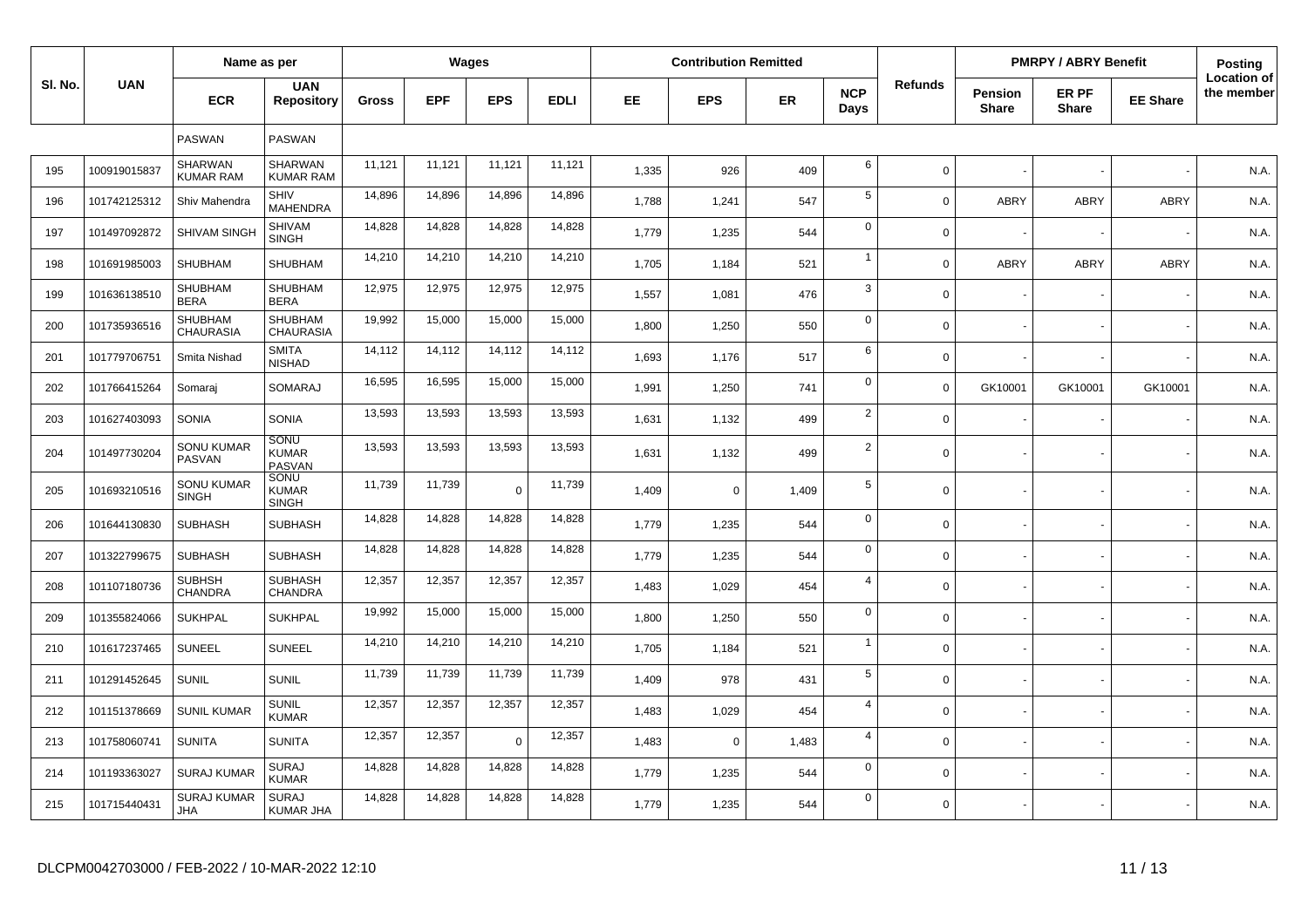|         |              | Name as per                                     |                                                 |        |            | Wages      |             |           | <b>Contribution Remitted</b> |           |                    |                |                  | <b>PMRPY / ABRY Benefit</b> |                 | Posting                          |
|---------|--------------|-------------------------------------------------|-------------------------------------------------|--------|------------|------------|-------------|-----------|------------------------------|-----------|--------------------|----------------|------------------|-----------------------------|-----------------|----------------------------------|
| SI. No. | <b>UAN</b>   | <b>ECR</b>                                      | <b>UAN</b><br><b>Repository</b>                 | Gross  | <b>EPF</b> | <b>EPS</b> | <b>EDLI</b> | <b>EE</b> | <b>EPS</b>                   | <b>ER</b> | <b>NCP</b><br>Days | <b>Refunds</b> | Pension<br>Share | ER PF<br><b>Share</b>       | <b>EE Share</b> | <b>Location of</b><br>the member |
| 216     | 101419412115 | <b>SURENDRA</b><br><b>KUMAR SINGH</b>           | <b>SURENDRA</b><br><b>KUMAR</b><br><b>SINGH</b> | 14,828 | 14,828     | 14,828     | 14,828      | 1,779     | 1,235                        | 544       | $\mathbf 0$        | $\Omega$       |                  |                             |                 | N.A.                             |
| 217     | 100511915083 | <b>SURESH</b><br><b>KUMAR</b>                   | <b>SURESH</b><br><b>KUMAR</b>                   | 17,226 | 15,000     | 15,000     | 15,000      | 1,800     | 1,250                        | 550       | $\overline{1}$     | $\Omega$       |                  |                             |                 | N.A.                             |
| 218     | 101745898526 | Suresh Kumar<br>Nath                            | <b>SURESH</b><br><b>KUMAR</b><br><b>NATH</b>    | 21,168 | 21,168     | 15,000     | 15,000      | 2,540     | 1,250                        | 1,290     | $\mathbf 0$        | $\Omega$       |                  |                             |                 | N.A.                             |
| 219     | 101735942211 | <b>SURJEET</b><br><b>KUMAR</b>                  | <b>SURJEET</b><br><b>KUMAR</b>                  | 10,976 | 10,976     | 10,976     | 10,976      | 1,317     | 914                          | 403       | 10                 | $\Omega$       | <b>ABRY</b>      | <b>ABRY</b>                 | <b>ABRY</b>     | N.A.                             |
| 220     | 101445677699 | <b>SUSHILA</b>                                  | <b>SUSHILA</b>                                  | 10,503 | 10,503     | 10,503     | 10,503      | 1,260     | 875                          | 385       | $\overline{7}$     | $\Omega$       |                  |                             |                 | N.A.                             |
| 221     | 101235474272 | <b>TARA CHAND</b>                               | <b>TARA CHAND</b>                               | 704    | 500        | 500        | 500         | 60        | 42                           | 18        | 27                 | $\Omega$       |                  |                             |                 | N.A.                             |
| 222     | 101486849447 | Tikan Kumar<br>Behera                           | <b>TIKAN</b><br><b>KUMAR</b><br><b>BEHERA</b>   | 21,168 | 21,168     | 15,000     | 15,000      | 2.540     | 1,250                        | 1,290     | $\mathbf 0$        | $\Omega$       |                  |                             |                 | N.A.                             |
| 223     | 101790181474 | <b>TULSI</b>                                    | <b>TULSI</b>                                    | 13,593 | 13,593     | 13,593     | 13,593      | 1,631     | 1,132                        | 499       | $\overline{2}$     | $\Omega$       | ABRY             | <b>ABRY</b>                 | ABRY            | N.A.                             |
| 224     | 101511288663 | <b>TULSI KUMARI</b>                             | <b>TULSI</b><br><b>KUMARI</b>                   | 13,593 | 13,593     | 13,593     | 13,593      | 1,631     | 1,132                        | 499       | $\overline{2}$     | $\Omega$       |                  |                             |                 | N.A.                             |
| 225     | 101155888666 | Uma Shankar                                     | <b>UMA</b><br>SHANKAR                           | 18,816 | 15,000     | 15,000     | 15,000      | 1,800     | 1,250                        | 550       | $\mathbf 0$        | $\Omega$       |                  |                             |                 | N.A.                             |
| 226     | 101428282330 | <b>VIKAS</b><br><b>JANARDAN</b><br><b>KADAM</b> | <b>VIKAS</b><br><b>JANARDAN</b><br><b>KADAM</b> | 14,200 | 12,286     | 12,286     | 12,286      | 1,474     | 1,023                        | 451       | $\mathbf 0$        | $\Omega$       |                  |                             |                 | N.A.                             |
| 227     | 101322799725 | <b>VIKAS KUMAR</b><br>SAH                       | <b>VIKAS</b><br><b>KUMAR SAH</b>                | 14,828 | 14,828     | 14,828     | 14,828      | 1,779     | 1,235                        | 544       | $\mathbf 0$        | $\Omega$       |                  |                             |                 | N.A.                             |
| 228     | 101401265544 | <b>VIKASH</b>                                   | <b>VIKASH</b>                                   | 3,089  | 3,089      | 3,089      | 3,089       | 371       | 257                          | 114       | 19                 | $\Omega$       |                  |                             |                 | N.A.                             |
| 229     | 100055827110 | <b>VIKASH KUMAF</b>                             | <b>VIKASH</b><br><b>KUMAR</b>                   | 17,300 | 15,000     | 15,000     | 15,000      | 1,800     | 1,250                        | 550       | $\mathbf 0$        | $\mathbf 0$    |                  |                             |                 | N.A.                             |
| 230     | 101233890898 | <b>VIKRAM SINGH</b>                             | <b>VIKRAM</b><br><b>SINGH</b>                   | 12,975 | 12,975     | 12,975     | 12,975      | 1,557     | 1,081                        | 476       | $\mathbf{3}$       | $\Omega$       | ABRY             | <b>ABRY</b>                 | <b>ABRY</b>     | N.A.                             |
| 231     | 100478698484 | VINOD                                           | VINOD                                           | 12,975 | 12,975     | 12,975     | 12,975      | 1,557     | 1,081                        | 476       | 3                  | $\Omega$       |                  |                             |                 | N.A.                             |
| 232     | 101217651829 | <b>VINOD KUMAR</b>                              | <b>VINOD</b><br><b>KUMAR</b>                    | 11,739 | 11,739     | 11,739     | 11,739      | 1,409     | 978                          | 431       | $\sqrt{5}$         | $\Omega$       |                  |                             |                 | N.A.                             |
| 233     | 101217651838 | <b>VIPIN KUMAR</b>                              | <b>VIPIN KUMAR</b>                              | 13,593 | 13,593     | 13,593     | 13,593      | 1,631     | 1,132                        | 499       | $\overline{2}$     | $\Omega$       |                  |                             |                 | N.A.                             |
| 234     | 100551205582 | <b>VISHAL</b>                                   | <b>VISHAL SAINI</b>                             | 14,828 | 14,828     | 14,828     | 14,828      | 1,779     | 1,235                        | 544       | $\mathbf 0$        | $\Omega$       |                  |                             |                 | N.A.                             |
| 235     | 101735936585 | <b>VISHAL SUNIL</b><br><b>BURMAN</b>            | <b>VISHAL</b><br><b>SUNIL</b><br><b>BURMAN</b>  | 14,896 | 14,896     | 14,896     | 14,896      | 1,788     | 1,241                        | 547       | 5                  | $\Omega$       | <b>ABRY</b>      | <b>ABRY</b>                 | <b>ABRY</b>     | N.A.                             |
| 236     | 101186440574 | <b>VISRAM</b><br><b>MISHRA</b>                  | <b>VISRAM</b><br><b>MISHRA</b>                  | 13,635 | 10,499     | 10,499     | 10,499      | 1,260     | 875                          | 385       | $\mathbf 0$        | $\Omega$       |                  |                             |                 | N.A.                             |